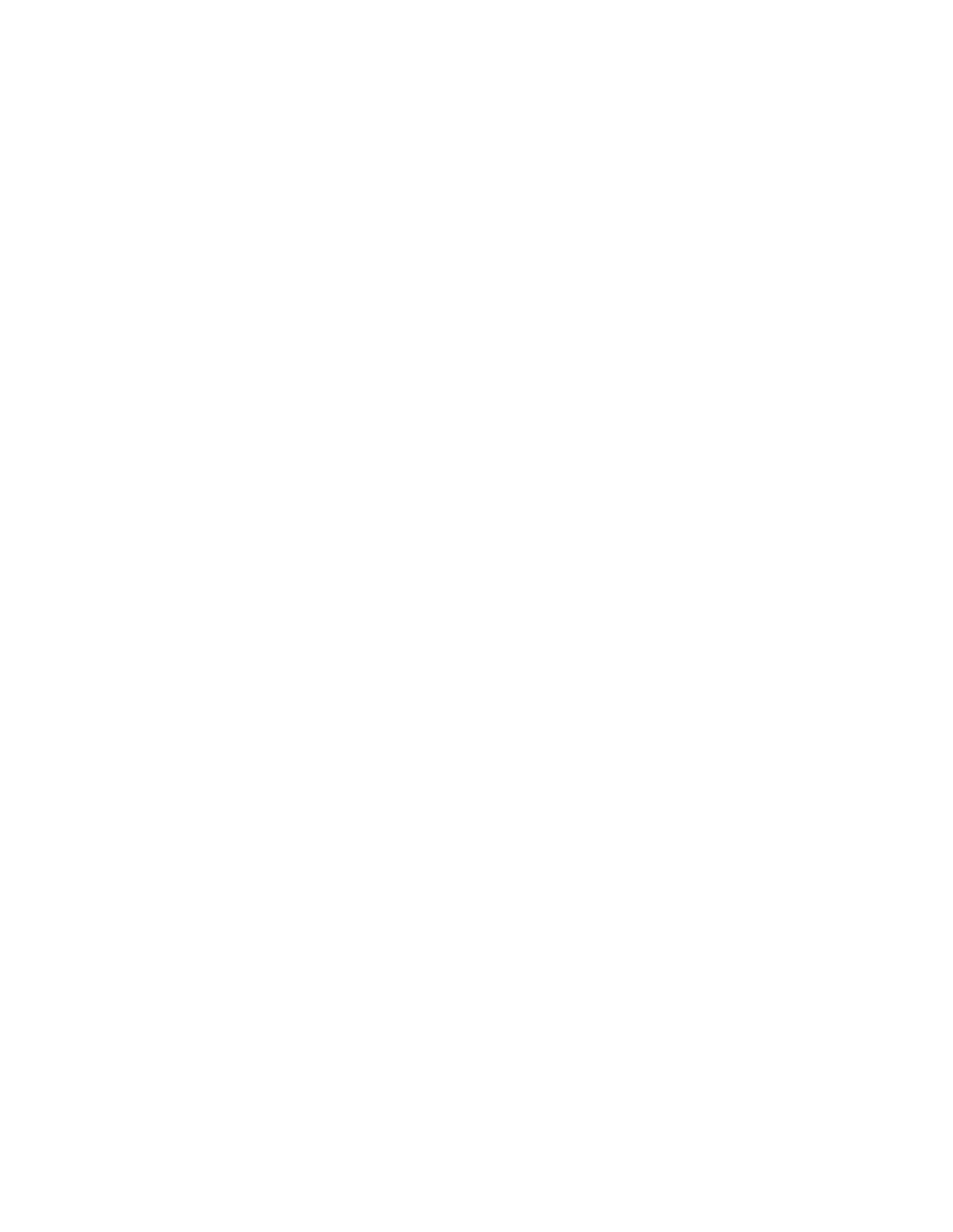## **Table of Contents**

| The 2017-18 FAFSA                                             | 4         |
|---------------------------------------------------------------|-----------|
| <b>How Colleges Calculate Need</b>                            | 8         |
| <b>How Is Financial Aid Awarded?</b>                          | 12        |
| <b>Planning Helpful Financial Aid Activities for Families</b> | 17        |
| Financial Aid and Undocumented Students                       | 19        |
| <b>Handouts and Resources</b>                                 | 23        |
| IRS Data Retrieval Tool (FAQs)                                | 24        |
| <b>What You Should Know About FAFSA</b>                       | 25        |
| <b>Financial Aid Checklist</b>                                | 27        |
| <b>Financial Aid Glossary</b>                                 | 30        |
| 20 Things You Need to Know About Financing College            | 31        |
| 20 Questions to Ask About Financing College                   | 33        |
| <b>Tracking your Financial Aid Applications</b>               | <b>34</b> |
| Senior Year Calendar for Students Applying for Financial Aid  | 35        |
| Financial Aid 101                                             | 37        |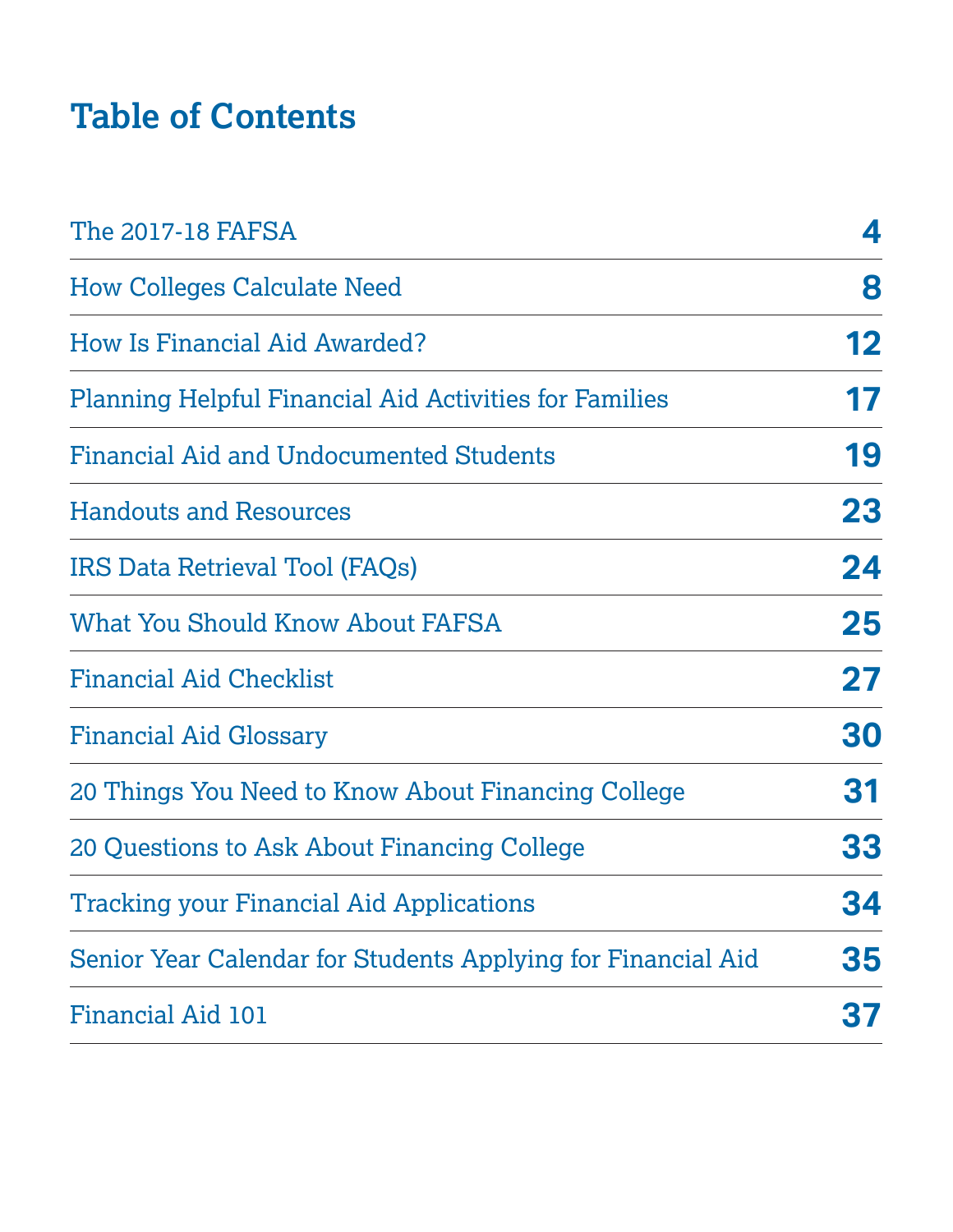## <span id="page-3-0"></span>The 2017-18 FAFSA

On Sept. 14, 2015, President Obama announced significant changes to the Free Application for Federal Student Aid (FAFSA) process that will impact millions of students.

- $\rightarrow$  Beginning this year, students will be able to submit their FAFSA as early as Oct. 1, 2016, rather than in Jan. 1, 2017.
- $\rightarrow$  FAFSA applicants will complete the application using tax information from two years prior to their anticipated college entrance date.

These changes have commonly been referred to as "Prior-Prior Year." To illustrate this point, we have outlined the new FAFSA timeline using the classes of 2016, 2017, and 2018 below.

| <b>SCHOOL YEAR</b><br><b>STUDENT IS</b><br><b>ATTENDING COLLEGE</b> | <b>WHEN A</b><br><b>STUDENT CAN SUBMIT</b><br><b>THEIR FAFSA</b> | <b>WHICH YEAR'S INCOME</b><br><b>INFORMATION</b><br><b>IS REQUIRED</b> |
|---------------------------------------------------------------------|------------------------------------------------------------------|------------------------------------------------------------------------|
| July 1, 2016 - June 30, 2017                                        | Jan. 1, 2016 - June 30, 2017                                     | 2015                                                                   |
| July 1, 2017 - June 30, 2018                                        | Oct. 1, 2016 - June 30, 2018                                     | 2015                                                                   |
| July 1, 2018 - June 30, 2019                                        | Oct. 1, 2017 - June 30, 2019                                     | 2016                                                                   |

This change better aligns the admission and financial aid processes, giving students and families an earlier and more accurate picture of their anticipated financial aid and college costs. As you plan your communication strategy, it's important to keep these things in mind:

## 仪

For the latest Department of Education information, visit: financialaidtoolkit. [ed.gov/fafsa-changes](https://financialaidtoolkit.ed.gov/fafsa-changes)

For additional tools and resources, visit: [collegeboard.org/](https://collegeboard.org/ppyresources) ppyresources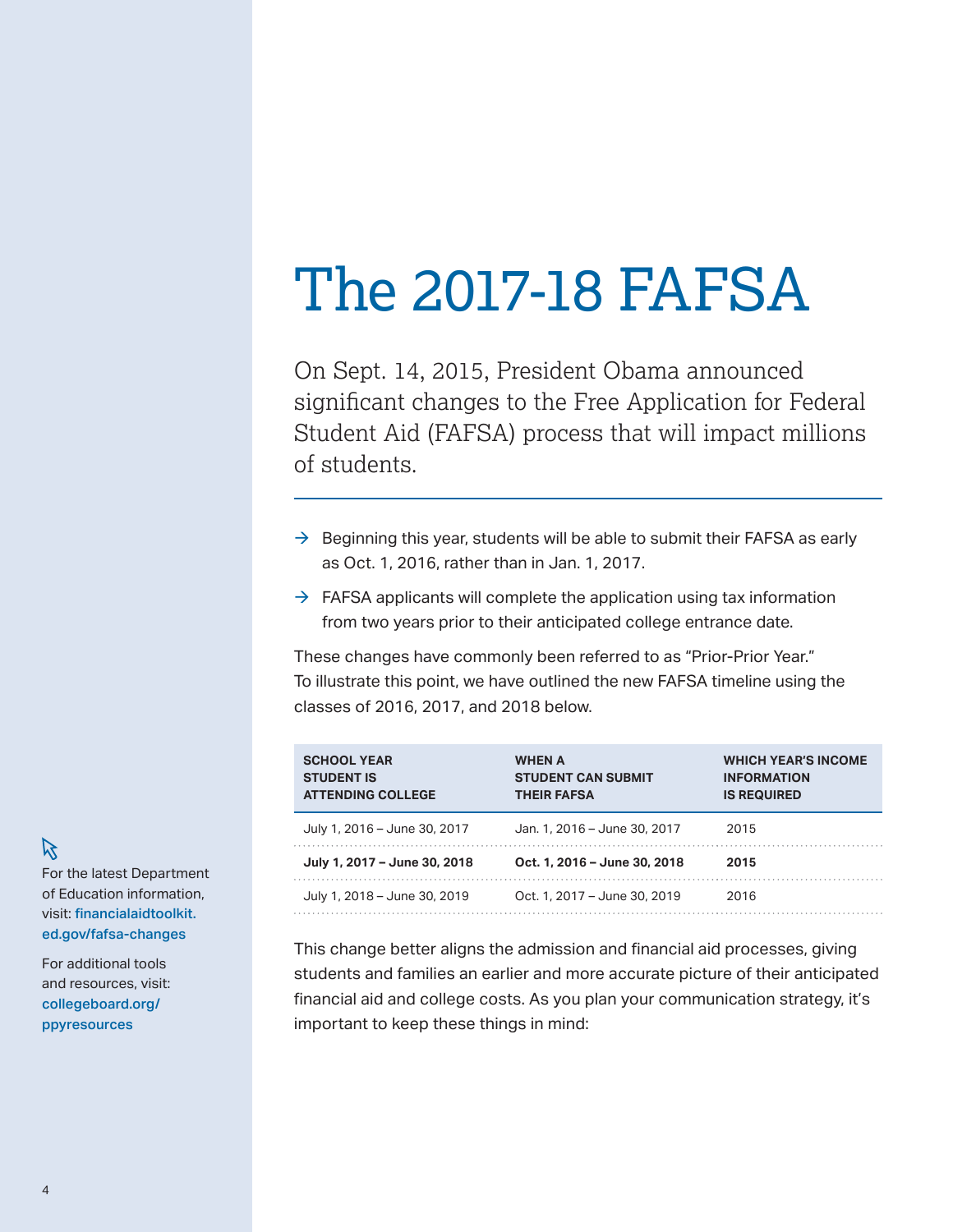### WHY WERE THE CHANGES MADE?

#### $→$  Accuracy

Families can provide a more accurate financial picture using tax information from returns two years earlier.

#### $\rightarrow$  Alignment

For some students, the previous FAFSA application cycle was not aligned with college admission application deadlines, which typically occur in the fall. The new financial aid application process will be more aligned with the college admission process for those students.

#### à **Fewer corrections**

Under the previous timeline, students and families often faced the dilemma of completing the FAFSA with income estimates, in most cases requiring students and families to return to the application and make various corrections once they had completed their tax return.

#### $\rightarrow$  Less time needed to complete the FAFSA

With the new timeline, families will be able to take advantage of the IRS Data Retrieval Tool. The tool lets them import their income information electronically. This greatly reduces the time it takes to complete the application.

#### à **The "real" Expected Family Contribution**

Under the previous timeline, families could only approximate their Expected Family Contribution when they were considering institutions in the fall. An earlier timeline more closely aligns to current admission practices and schedules.

#### à **Earlier and more accurate financial aid offers**

Because the FAFSA application window opens earlier, students and families get an earlier and more accurate representation of their anticipated financial aid and Expected Family Contribution. This gives families an extended amount of time to make a decision regarding what institution to attend.

#### IMPLICATIONS FOR SCHOOL COUNSELORS

 $\rightarrow$  The move to an Oct. 1 FAFSA submission brings significant changes to the traditional college advising timeline. School counselors will need to provide more financial aid advice and support in the fall semester than they have in previous years. FAFSA workshops and financial aid nights will take place earlier in the school year or during the spring semester of junior year.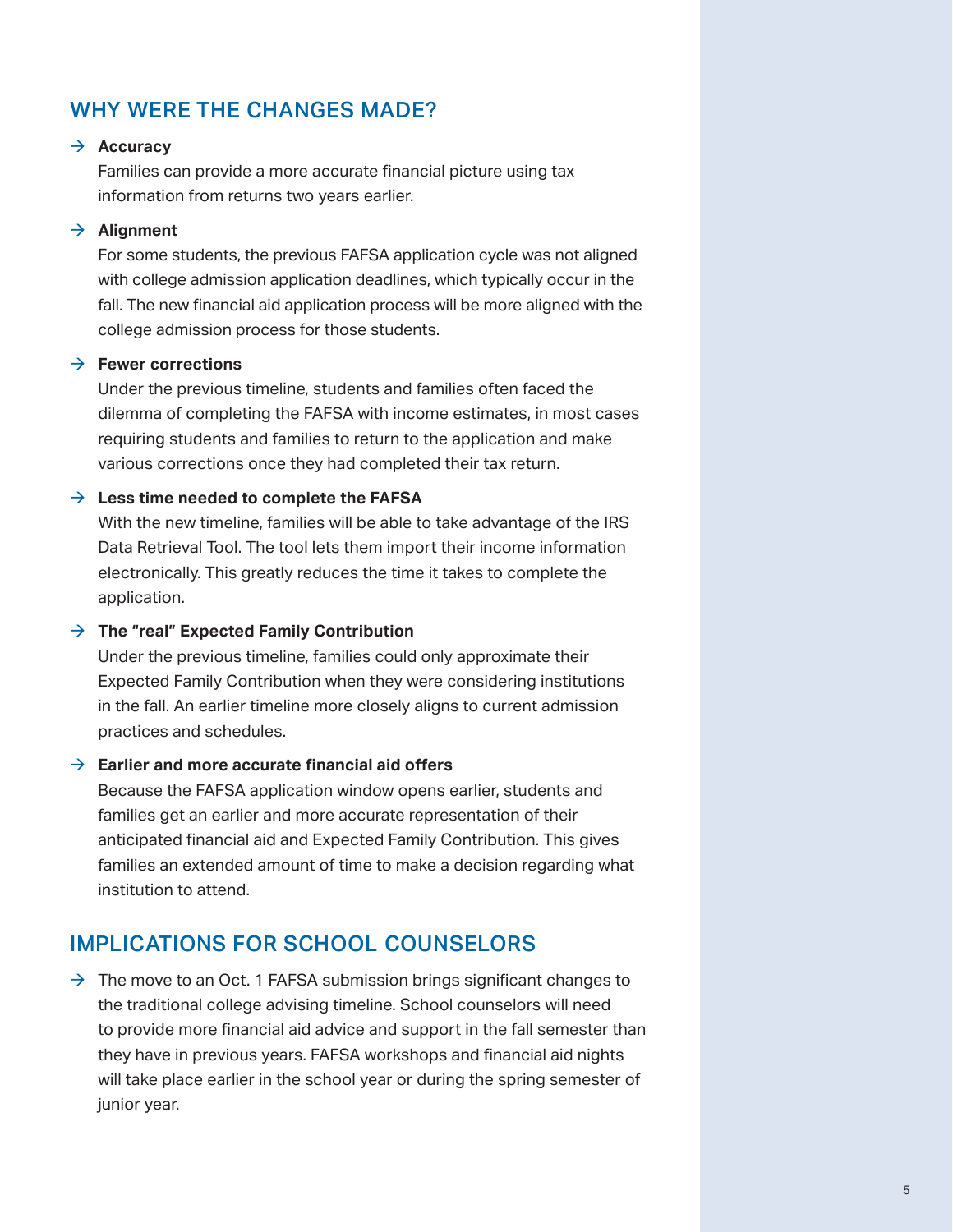倡

**See Handout:** What You Should Know About FAFSA: The Free Application for Federal Student Aid. (p. 25)

**See Handout:** IRS Data Retrieval Tool (FAQs) (p. 24)

- $\rightarrow$  Although moving FAFSA and financial aid outreach earlier in the fall semester can seem like a strain on resources, there are some positive tradeoffs to consider.
	- 1. Counseling staff can regard college applications and FAFSA completion as an opportunity to complete everything at once an "all-in-one" advisement.
	- 2. Counselors won't have as great a challenge in the spring semester verifying if students have completed their FAFSA before priority deadlines. This often meant students missed out on federal and state grants, and counselors rushed to find students who had not completed the application in the short window.
	- 3. Introducing financial aid to junior families makes summer college visits more productive. It reduces the "affordability anxiety" when the student begins to decide which colleges are the right financial fit.
- $\rightarrow$  Overall, this move should enable counselors to conduct a more efficient college advisement process because they will now have an earlier and more accurate indication of projected college costs. In addition, students and families can make more informed decisions now that the financial aid and college application processes overlap.

## FAQs

**Will FAFSA deadlines be earlier since the application is launching earlier?** Most state and school deadlines are expected to remain approximately the same. However, several states that offer first come, first served financial aid will change their deadlines from "as soon as possible after Jan. 1" to "as soon as possible after Oct. 1." So, as always, it's important that students check their state and school deadlines so that they don't miss out on any aid. State deadlines are on [fafsa.gov](http://fafsa.gov); school deadlines are on schools' websites.

#### **Can a student choose to report 2016 information if the family's financial situation has changed since 2015 taxes were filed?**

 marital status "as of today" (the day it's filled out). So if the student or parent is The student must report the information the FAFSA asks for. If the family's income has changed substantially since the 2015 tax year, the student should talk to the college financial aid office about the family's situation. Note: The FAFSA asks for married now but wasn't in 2015 (and therefore didn't file taxes as married), the spouse's income will need to be added to the FAFSA. Similarly, if the student or parent was married when they filed 2015 taxes but is no longer married when filling out the FAFSA, the spouse's income will need to be subtracted.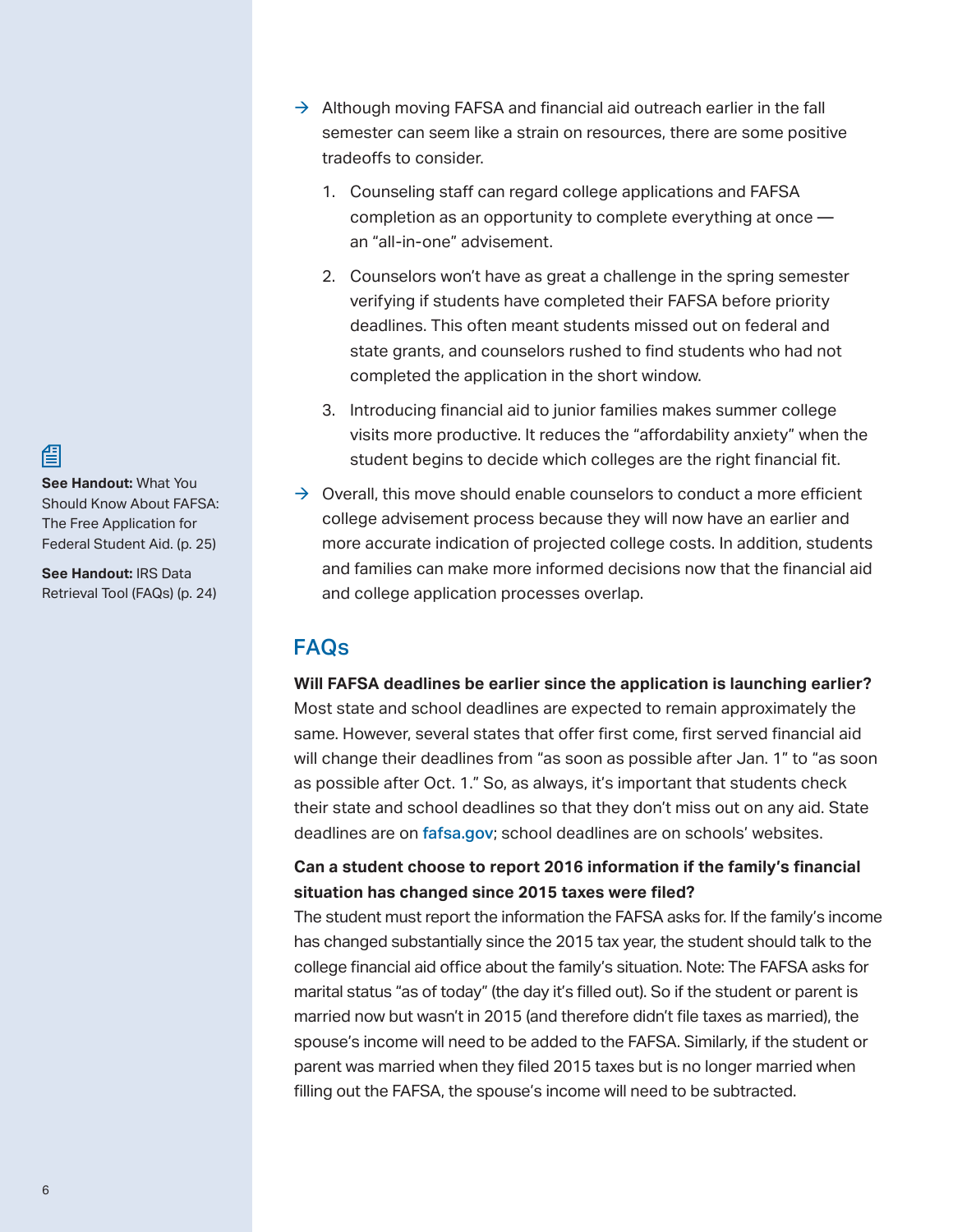#### **Will students receive aid offers earlier if they apply earlier?**

 won't. You might want to recommend that students use BigFuture at Not necessarily; some schools will make offers earlier while others [bigfuture.collegeboard.org/compare-colleges](http://bigfuture.collegeboard.org/compare-colleges) to compare costs at different schools while they wait for aid offers to arrive. Note: The maximum Federal Pell Grant for 2017–18 won't be known until early 2017, so keep in mind that even if a student does receive an aid offer early, the offer could change due to various factors.

(Source: Federal Student Aid, Department of Education)

#### RESOURCES

The Financial Aid Toolkit, at financialaidtoolkit.ed.gov, is a site specifically designed for the school counselor or college access professional. The toolkit consolidates FSA resources into a searchable online database intended for use by organizations and individuals who interact with, support, or counsel students and families on making financial preparations for postsecondary education. Visit the toolkit for the following:

- $\rightarrow$  General information about the FAFSA, as well as tips and talking points for your outreach to students
- $\rightarrow$  Updates on when various FAFSA materials will be available as the new FAFSA season approaches
- $\rightarrow$  Items you can use in your outreach, including fact sheets, videos, infographics, sample tweets, and more

Studentaid.gov is a site for students and parents. It provides detailed information about the FAFSA, the FSA ID, the IRS Data Retrieval Tool, student dependency status, reporting parent information, and what happens after the FAFSA is submitted.

(Source: Federal Student Aid, Department of Education)

### $\aleph$

#### **Federal Student Aid Resource Websites:**

 professional: For school counselors or college access [financialaidtoolkit.ed.gov](http://financialaidtoolkit.ed.gov)

 For students and parents: [studentaid.gov](http://studentaid.gov)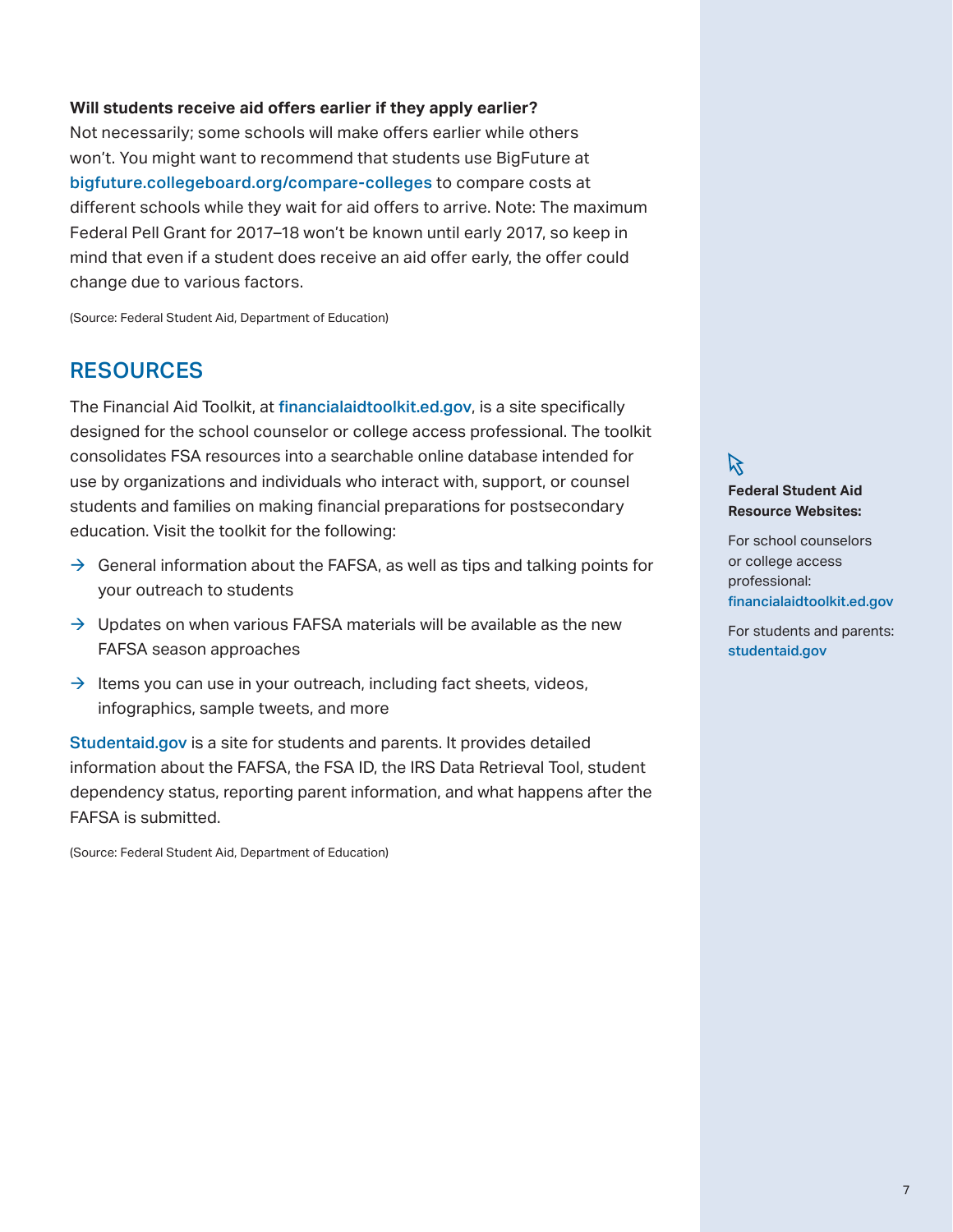## <span id="page-7-0"></span>How Colleges Calculate Need

Even though most students qualify for some type of financial aid, the family almost always is expected to contribute some money. This dollar amount is called the Expected Family Contribution (EFC). The EFC is an index number that college financial aid staff use to determine how much financial aid a student will receive.

#### **Cost of Attendance – EFC = Need**

The EFC is not the amount of money a family will have to pay for college. Nor is it the amount of federal aid the student receives. The college determines whether the student has financial need by using this formula: Cost of attendance minus the student's EFC equals financial need. Need-based aid is financial aid a student can receive if need exists. For example, if the cost of attendance is \$6,000 and the EFC is \$2,000, the financial need is \$4,000, and the student is eligible for no more than \$4,000 in need-based aid.

Unfortunately, not all colleges have enough aid to meet full need. At these colleges, a "gap" in the financial aid package can exist. The family may meet the shortfall through a variety of sources, such as their personal funds, student loans, or scholarships.

#### **It depends on the college**

The amount of aid a student receives — along with the kind of aid received ultimately depends on the college and their available resources. Formulas and forms are important, but so is the professional judgment of the financial aid officer. And so is the desire of the college to attract that student to its campus.

#### $\blacktriangle$

It's important to note, some colleges may provide aid awards based on a firstcome, first-served basis, and most adhere to strict deadlines.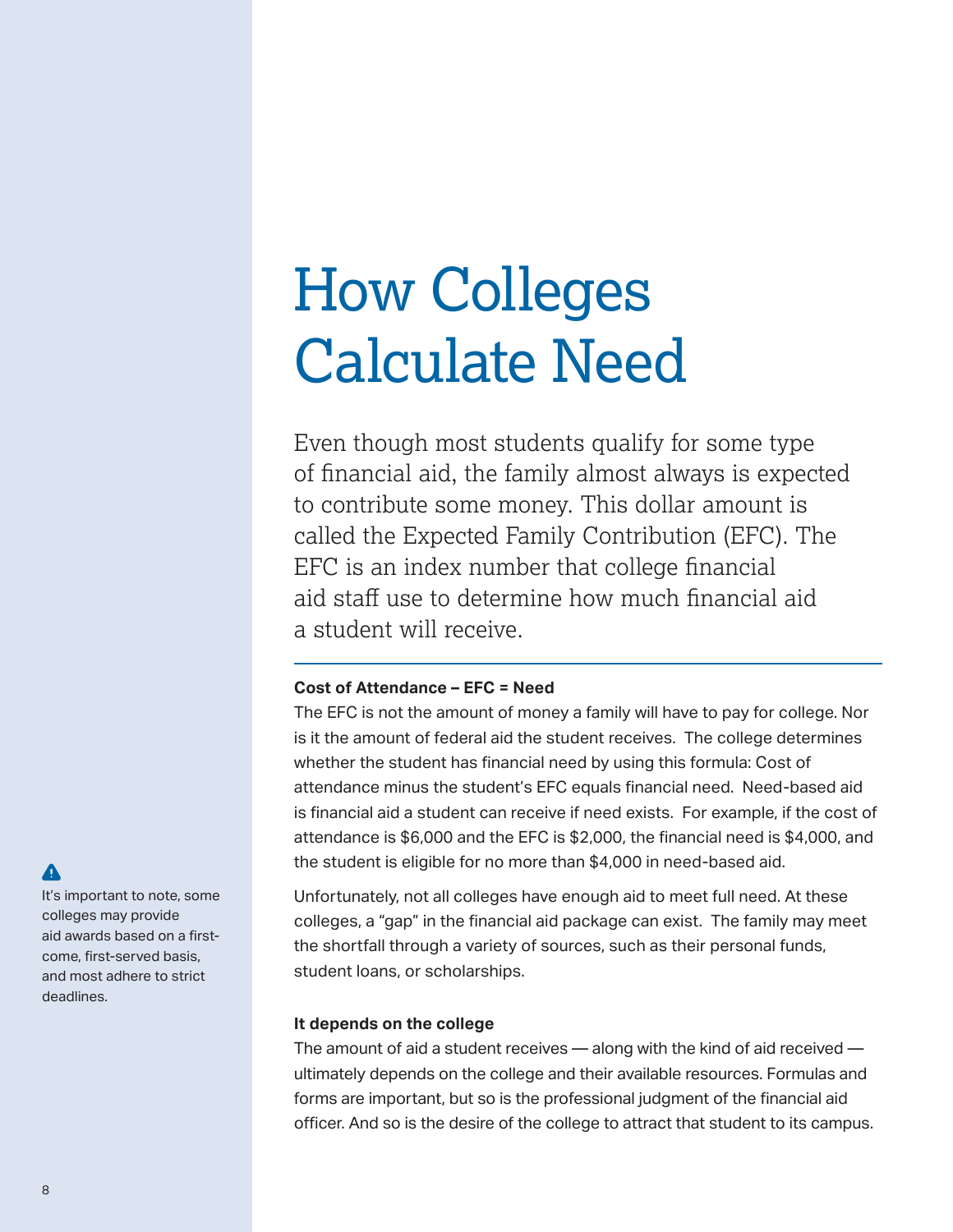Colleges rely on two basic methods to calculate the Expected Family Contribution (EFC). The Federal EFC serves as an "eligibility index" used to determine the student's potential qualification for federal and, sometimes, state funds. With the exception of the Federal Pell Grant and federal student loans, the college determines the amount of federal aid to award a student based on the college's federal funding allocation and available dollars. The Institutional EFC helps some colleges determine the student's eligibility for nonfederal institutional funds. (Some colleges use the Federal EFC to determine eligibility for federal as well as nonfederal funds.)

#### **Federal Methodology (FM)**

is a formula established by Congress to determine EFC and federal financial aid eligibility. The formula takes into consideration income, assets, expenses, family size, and other factors to help evaluate a family's financial ability to pay for college. The Free Application for Federal Student Aid (FAFSA) is the online form used in reporting the information that determines EFC under the FM. All students applying for federal aid need to complete the FAFSA. (In general, most students applying for financial aid from other sources should also complete the FAFSA). A family should file the FAFSA at least once. This gives the college a chance to review their information.

#### **Institutional Methodology (IM)**

is a need-analysis system that approximately 300 colleges and scholarship programs use to determine student need for nonfederal aid. These colleges believe that IM provides a more comprehensive view of a family's ability to pay than FM. These colleges use IM to distribute their need-based funds equitably to the most deserving students. IM was developed by financial aid practitioners and is based on up-to-date consumer research and tax policy. In addition to evaluating family assets, it also allows for a more generous treatment of medical/dental expenses and efforts to put money aside for education, emergencies, and other special circumstances. Because many colleges use IM to award their own money, the results and use of the formula can vary from college to college. For example, some colleges offer additional funds to parents who are paying for private school tuition or who live in areas of the country with a higher-than-average cost of living. Most colleges that use an alternative formula to award their funds require families to complete an application form in addition to the FAFSA. Frequently this is the CSS/Financial Aid PROFILE® (detailed on page 11).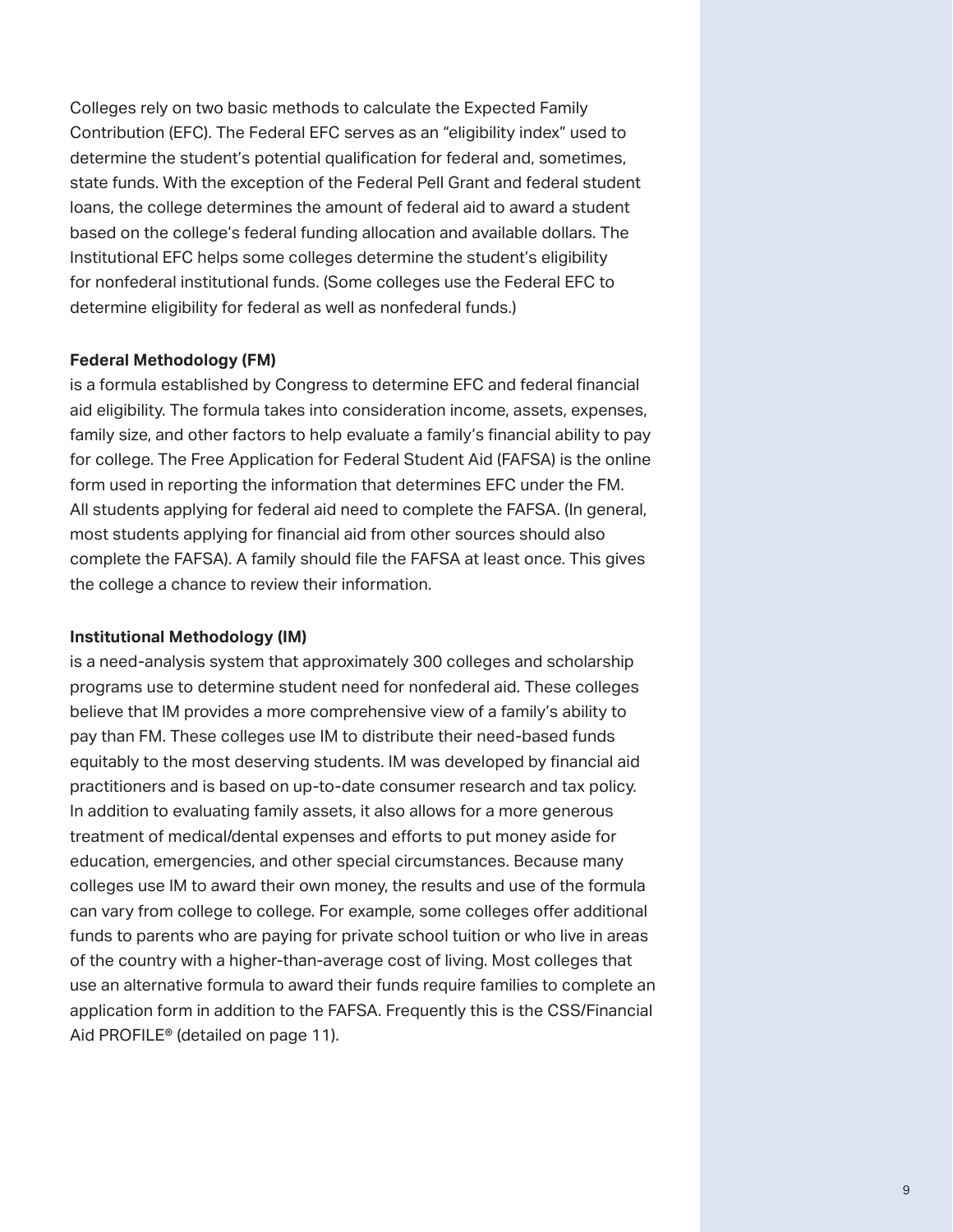#### K

Download *Counselors and Mentors Handbook on Federal Student Aid* from [financialaidtoolkit.ed.gov](http://www.financialaidtoolkit.ed.gov).

### 倡

**See Handout:** What You Should Know About FAFSA: Free Application for Federal Student Aid. (p. 25)

**See Handout:** IRS Data Retrieval Tool (FAQs) (p. 24)

#### A

**Note**: FAFSA.com has transferred their domain name to the U.S. Department of Education. Remind students and families that they should never pay to complete the FAFSA. It is a free application.

以 To access fafsa4caster, go to: [fafsa.ed.gov/FAFSA/](https://fafsa.ed.gov/FAFSA/app/f4cForm) [app/f4cForm](https://fafsa.ed.gov/FAFSA/app/f4cForm).

#### **FAFSA**

on federal student aid programs. Every student applying for financial aid must complete the FAFSA on the web at fafsa.gov. The federal government annually publishes an excellent booklet: *Counselors and Mentors Handbook on Federal Student Aid*. This easy-to-use reference (in English and Spanish) provides information to help counselors advise students about financial aid, with an emphasis

FAFSA has an easily navigated website fafsa.gov. A link to create an FSA ID can be found on this website. Students, parents, and borrowers of federal student loans are required to use an FSA ID, made up of a username and password, to access certain U.S. Department of Education websites. The FSA ID is used to confirm the student's identity when accessing financial aid information and electronically signing federal student aid documents. FAFSA provides online help, uses skip logic to streamline the completion process, and allows the family to edit their information. Families also have the option to complete their FAFSA using the IRS Data Retrieval Tool, which ensures a more accurate submission and quicker turnaround. A PDF version of the FAFSA is available in Spanish as well as English.

## HELPFUL FAFSA TOOLS

#### **Tracking FAFSA completion**

In 2012, the U.S. Department of Education released a tool designed to help counselors keep track of the number of students in their high school who have completed and submitted the FAFSA. The tool provides high schools with current data to ensure that students complete a FAFSA and are potentially eligible for federal student aid. The high school data is updated weekly. **Note:** If a student submits a FAFSA that is missing required information, the FAFSA will not appear in the data until the missing information is completed and the form resubmitted.

To access the tool, go to the "FAFSA Completion by High School" page at [studentaid.ed.gov/sa/about/data-center/student/application-volume/fafsa](https://studentaid.ed.gov/sa/about/data-center/student/application-volume/fafsa-completion-high-school)[completion-high-school](https://studentaid.ed.gov/sa/about/data-center/student/application-volume/fafsa-completion-high-school).

#### **FAFSA4caster**

This online tool provides an early estimate of federal student aid eligibility to help families financially plan for college. Students provide some basic information and receive an estimate of their eligibility for federal student aid. The estimate will be shown in the "College Cost Worksheet," in which estimated amounts of other student aid and savings can be noted.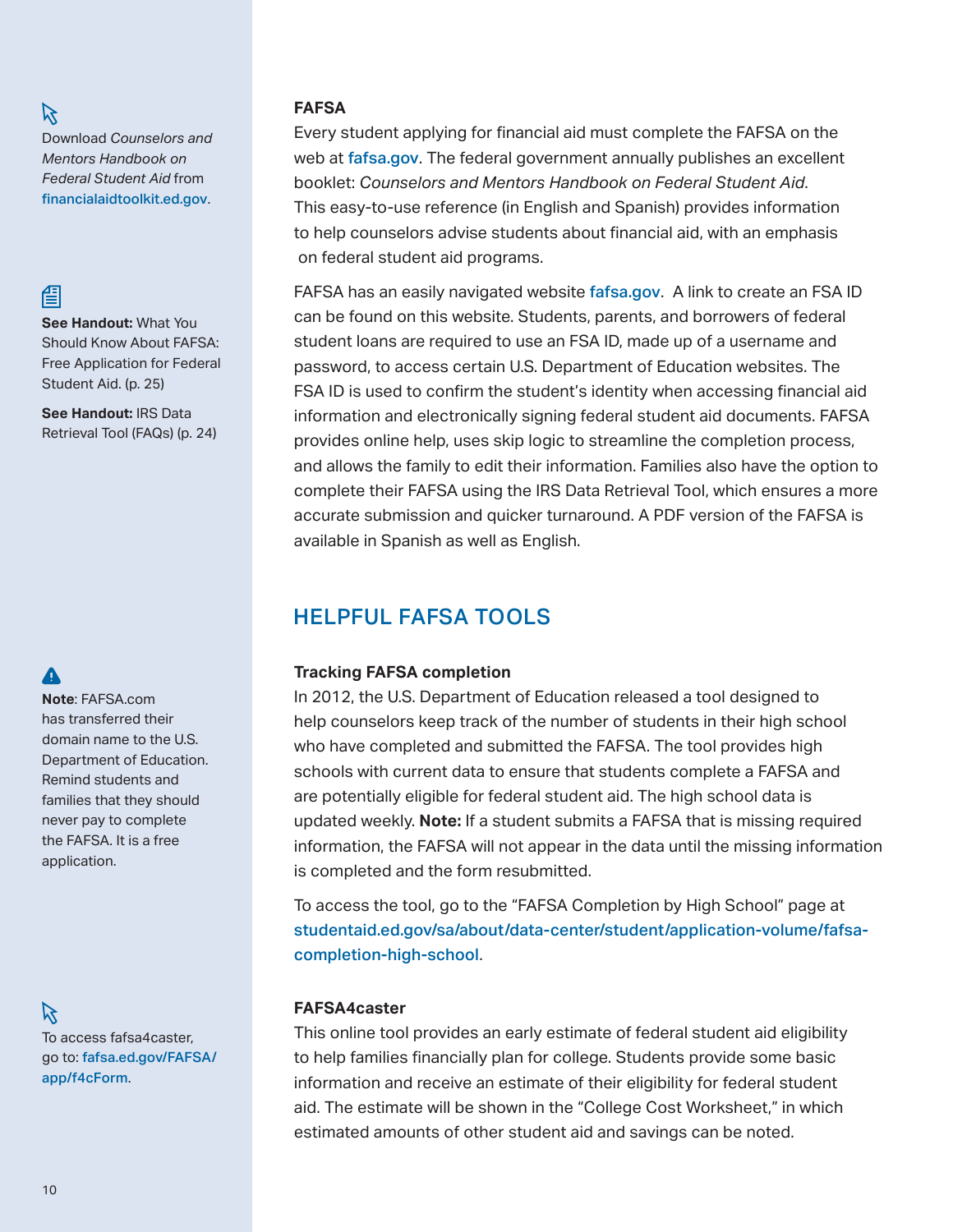### CSS/FINANCIAL AID PROFILE®

For purposes of awarding their private funds, some colleges and universities require students to also fill out the CSS/Financial Aid PROFILE® (PROFILE). This web-based financial aid application service is available at [student.collegeboard.org/profile](http://student.collegeboard.org/profile). PROFILE provides students with extensive online "help" sections.

The PROFILE application is customized to the individual needs of each student. Application customization occurs after the student has completed the PROFILE registration process. Prior to starting the PROFILE registration, the *CSS/Financial Aid PROFILE Student Guide* should be reviewed since it has important information about the process, as well as the list of colleges and scholarship programs that require it. Once this process is completed, the PROFILE application asks only questions that are relevant to each student's unique financial and family circumstances.

Once the PROFILE registration step is complete, students can also review and print the Customized Pre-Application Worksheet, which helps them gather information about the PROFILE questions that they will be asked. Students who do not have a computer at home can review the customized Pre-Application Worksheet with parents and enter the information online on a library or school computer.

#### **PROFILE fee waivers**

Providing fee waivers for College Board programs and services to eligible students is integral to the College Board's mission to deliver more opportunities for students.

First-time, domestic college applicants who used an SAT® fee waiver may receive up to eight PROFILE fee waivers.

To qualify, students must log in to PROFILE using the same credentials used for the SAT.

Students who did not use an SAT fee waiver may still qualify for a PROFILE fee waiver based on the income information they provide on the PROFILE. In general, students who qualify for the federal reduced-price or free lunch program are eligible for the PROFILE fee waiver. The fee waiver covers the cost of PROFILE registration and up to eight school or program reports.

## $\aleph$

Customer support is available via email and by phone during normal business hours.

help@cssprofile.org 305-420-3670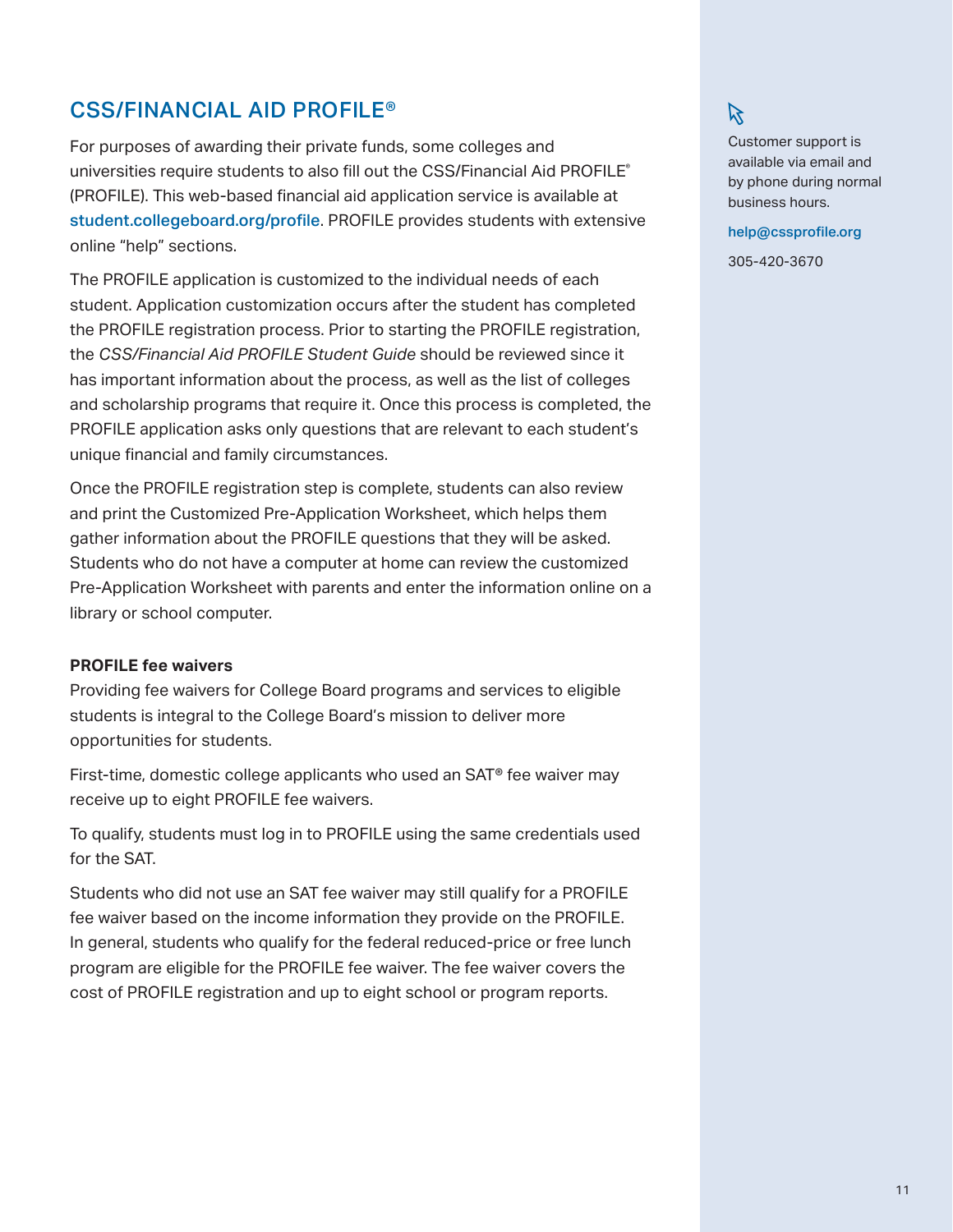## <span id="page-11-0"></span>How Is Financial Aid Awarded?

When colleges send out financial aid award letters, counselors urge students to compare awards carefully to determine their net cost (often called "net price") to attend each college.

 grants, and work-study at each college. Many counselors use or direct students to tools to compare award letters such as the College Board's Compare Your Aid Awards tool (bigfuture.collegeboard.org) or the Consumer Financial Protection Bureau ([consumerfinance.gov/paying-for-college/](http://consumerfinance.gov/paying-for-college)). Students and their parents can fill in the information from each college and analyze the mixture of loans,

A financial aid package will often consist of:

- $\rightarrow$  Grants
- $\rightarrow$  Loans
- $\rightarrow$  Work-Study
- $\rightarrow$  Scholarships

You may need to help students understand that they must compare awards carefully. For example, a \$14,000 financial aid package awarded by one college may look like a better deal because it is twice as large as a \$7,000 financial aid package offered by another college. Yet, as is illustrated in the following chart, this may not always be the better deal. In the following example, the larger package leaves the family with a much greater burden a larger loan and unmet need.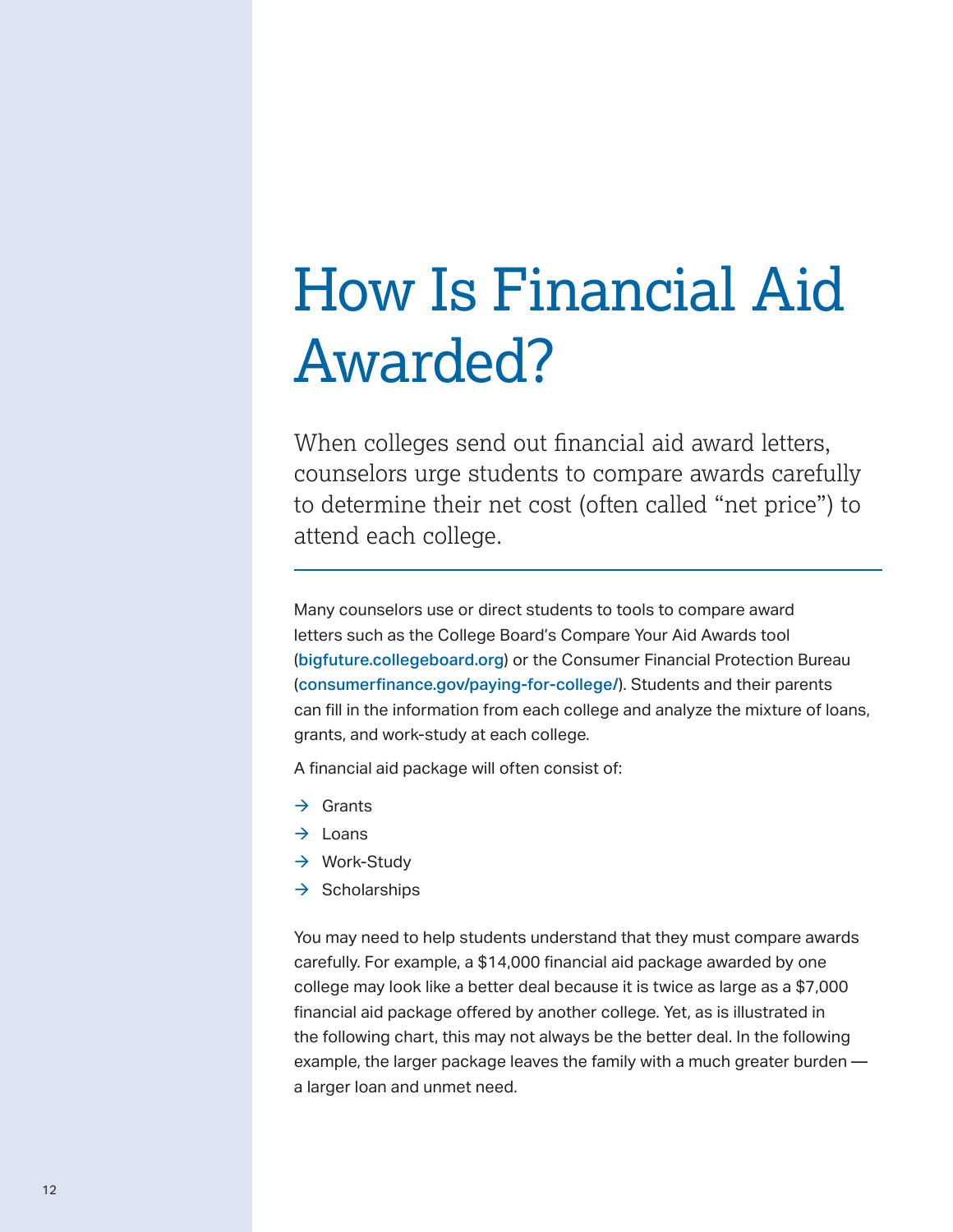|                             | <b>COLLEGE A</b> | <b>COLLEGE B</b> |
|-----------------------------|------------------|------------------|
| <b>Cost of Attendance</b>   | \$14,000         | \$26,000         |
| Family Contribution (EFC)   | \$7,000          | \$7,000          |
| <b>Financial Need</b>       | \$7,000          | \$19,000         |
| <b>College Grant</b>        | \$5,000          | \$10,000         |
| Work                        | \$1,000          | \$0              |
| Loan                        | \$1,000          | \$4,000          |
| <b>Unmet Need</b>           | 0                | \$5,000          |
| <b>Total Financial Aid</b>  | \$7,000          | \$14,000         |
| Net Price (Cost – Gift Aid) | \$9,000          | \$13,000         |
| % of Award That Is Gift Aid | 71%              | 71%              |
| % of Award That Is Loan     | 14%              | 29%              |
| % of Award That Is Work     | 14%              | 0%               |

## WHAT AWARD LETTERS LOOK LIKE

College award letters can vary in appearance, and it is often not immediately apparent what the "bottom line" is. The two sample award letters on the following pages were taken from actual letters received by a student. No information was changed except for the names of the colleges. The colleges are now "Blue University" and "Green University." The student's first-choice college was Blue U, but it cost about \$2,000 more than Green U. When the student first compared the letters, she was confused. Fortunately, she showed the letters to her school counselor, who helped the family understand the differences in the award packages.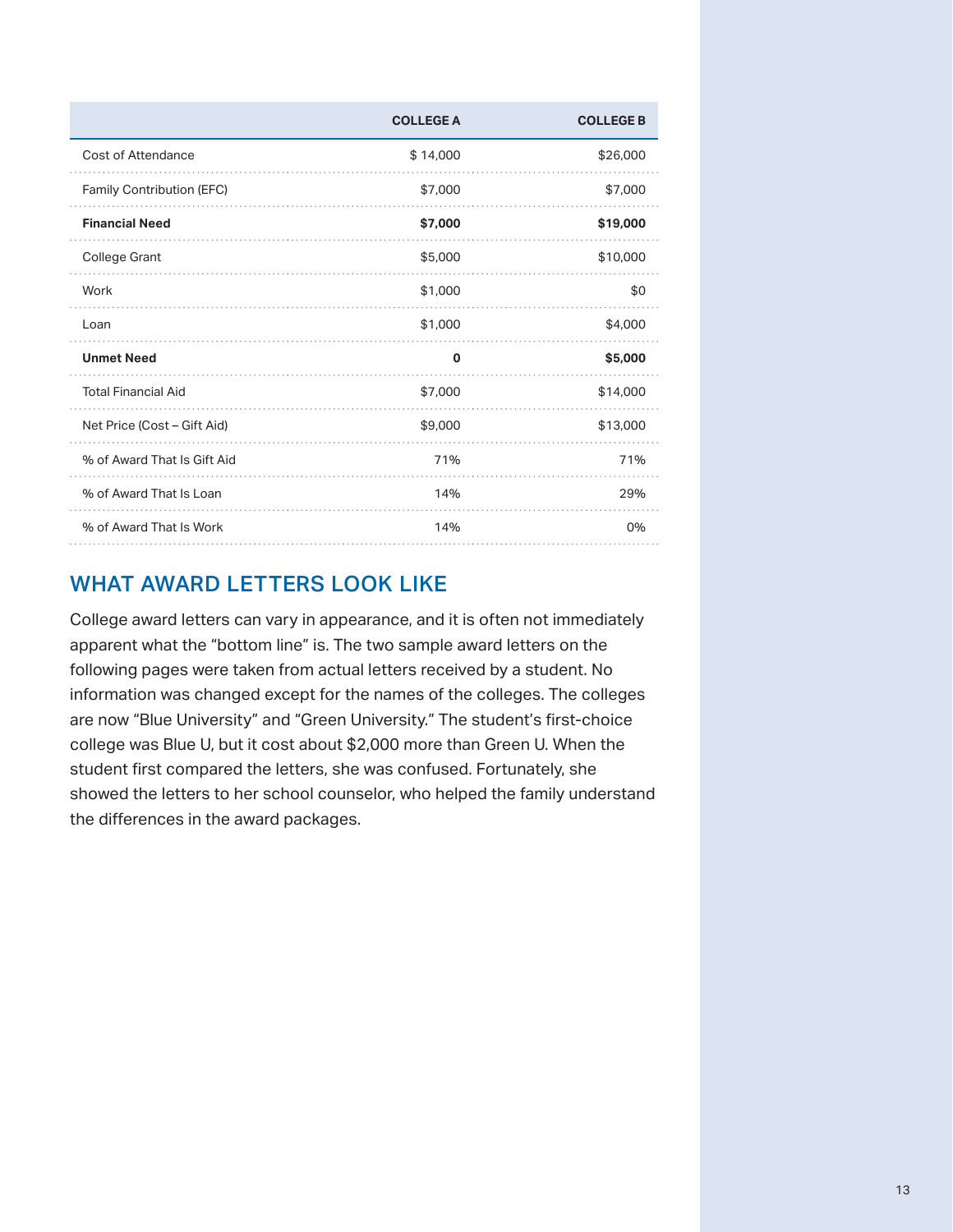## Green University

Office of Student Financial Planning

#### Sample Award Letter

Dear Potential Student,

We are pleased to offer you the financial aid award outlined below for academic year 20XX-XX. Cost of Attendance: \$26,005.00

Circle A for Accept or D for Decline for each individual award where indicated below:

|                                                    | <b>FALL</b> | <b>SPRING</b> | <b>TOTAL</b> | <b>ACCEPT/DECLINE</b> |
|----------------------------------------------------|-------------|---------------|--------------|-----------------------|
| Presidential Freshman Scholarship                  | \$3,250     | \$3,250       | \$6,500      | A/D                   |
| <b>Green University Grant</b>                      | \$705       | \$705         | \$1,410      | A/D                   |
| <b>Total Grants and Scholarships</b>               |             |               | \$7,910      |                       |
| Federal Unsubsidized Direct Loan                   | \$1,313     | \$1,312       | \$2,625      | A/D                   |
| <b>Total Student Loans</b>                         |             |               | \$2,625      |                       |
| Federal College Work-Study                         | \$330       | \$330         | \$660        | A/D                   |
| Federal PLUS Loan and/or<br>Green Partnership Loan | \$7,405     | \$7,405       | \$14,810     |                       |

Please note the following:

The amount of your Green University Grant was based on residence hall occupancy for the fall and spring terms. A change of housing status may result in a reduction of this award.

Your awards are not final until you complete and return this form by May 1, 20XX.

Sincerely,

Office of Financial Aid

phone: 555-555-9999 • fax: 555-555-1111 [greenuniversity@greenuniversity.com](mailto:greenuniversity@greenuniversity.com) • [www.greenuniversity.com](http://www.greenuniversity.com/)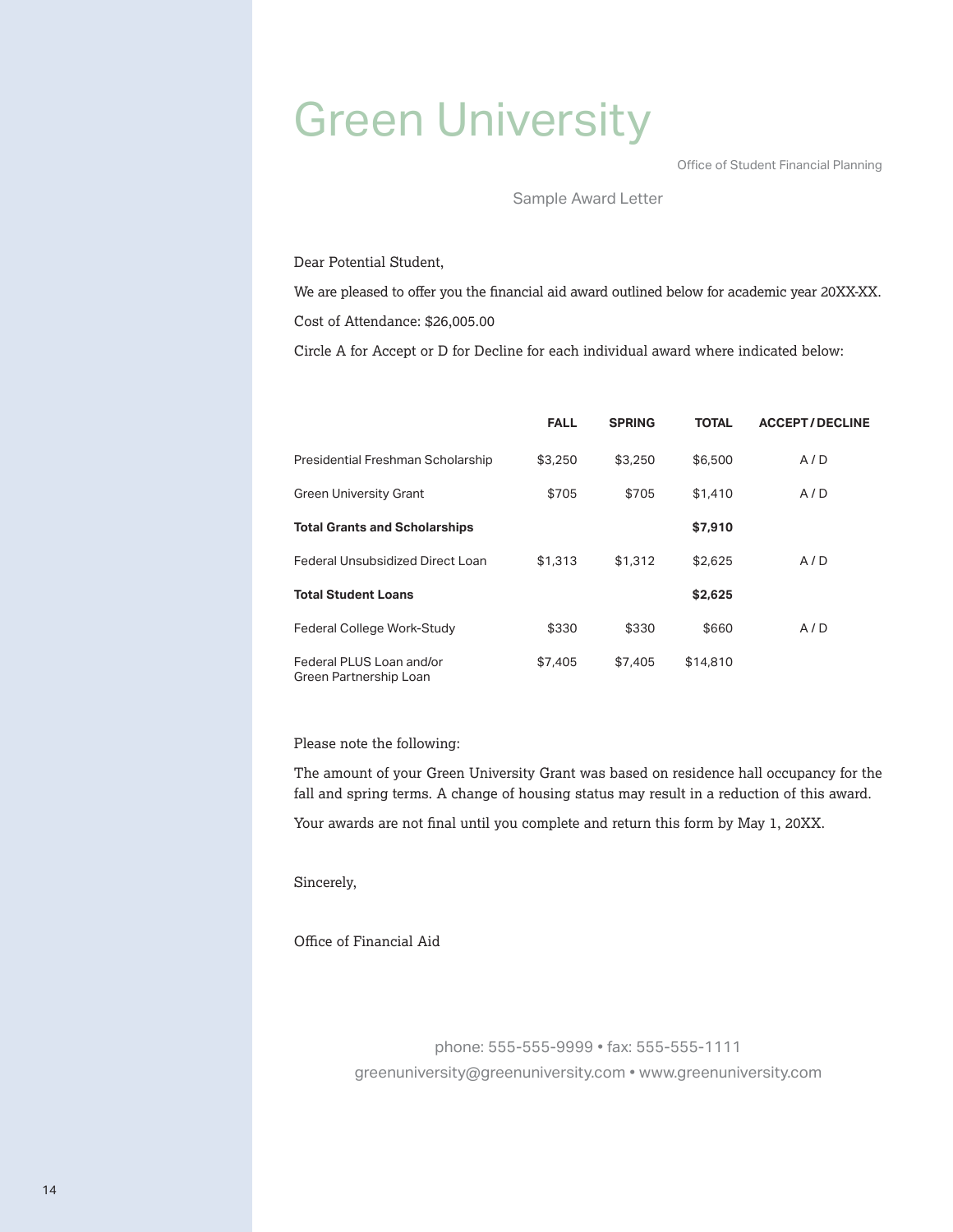## Blue University

Office of Student Financial Planning

Sample Award Letter

Dear Potential Student,

Based on the information you submitted on your FAFSA and to our office, Blue University can offer you the following TENTATIVE awards. This package is based on an award period from 09/10/XX to 06/06/XX.

Cost of Attendance: \$28,706.00

| <b>AID AWARD</b>              |            | <b>ACCEPT AWARD</b> | <b>OFFERED AMOUNT</b> |
|-------------------------------|------------|---------------------|-----------------------|
|                               | <b>YES</b> | NO.                 |                       |
| <b>Federal Perkins Loan</b>   |            |                     | \$1,143               |
| State Work-Study              |            |                     | \$2,400               |
| <b>Blue Educational Grant</b> |            |                     | \$3,538               |
| University Scholarship        |            |                     | \$2,000               |
| <b>Residence Hall Grant</b>   |            |                     | \$2,000               |
| Federal Direct Loan - Sub.    |            |                     | \$2,625               |

Finalize your financial aid award as soon as possible by forwarding to our office the forms listed on the Missing Documents Form included with this letter.

Indicate your intent by checking whether or not you accept each aid award, then sign and return this letter by May 1, 20XX, in order to reserve your award(s).

Sincerely,

Office of Financial Aid

phone: 555-555-1212 • fax: 555-555-5785 [blueuniversity@blueu.com](mailto:blueuniversity@blueu.com) • [www.blueu.com](http://www.blueu.com/)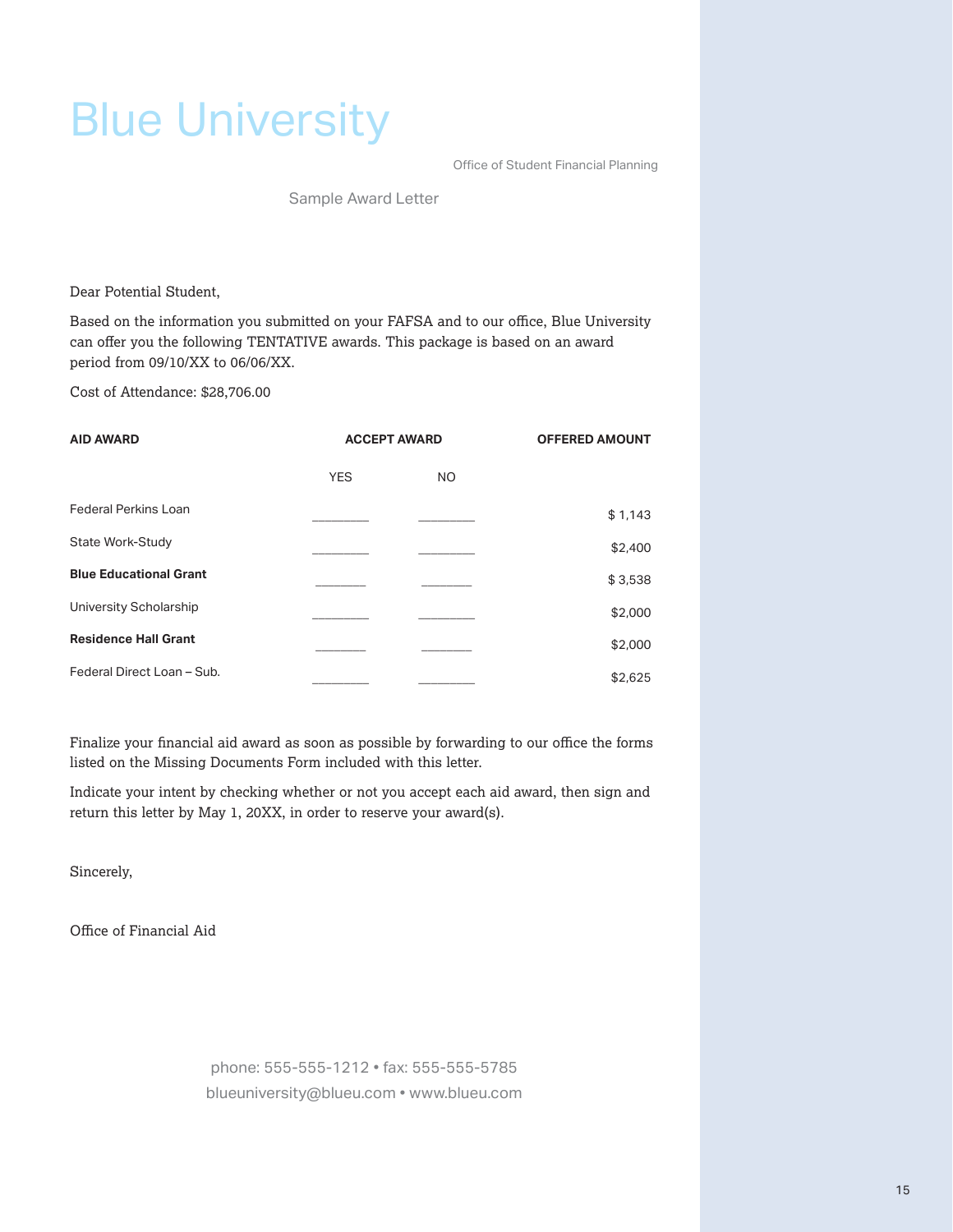|                             | <b>Green U</b><br><b>PLUS Loan included</b><br>in aid package | <b>Green U</b><br><b>PLUS Loan excluded</b><br>from aid package | <b>Blue U</b> |
|-----------------------------|---------------------------------------------------------------|-----------------------------------------------------------------|---------------|
| <b>Cost of Attendance</b>   | \$26,005                                                      | \$26,005                                                        | \$28,706      |
| College Grant/Scholarship   | \$7,910                                                       | \$7,910                                                         | \$7,538       |
| Work                        | \$660                                                         | \$660                                                           | \$2,400       |
| Loan                        | \$17,435                                                      | \$2,625                                                         | \$3,768       |
| <b>Total Financial Aid</b>  | \$26,005                                                      | \$11,195                                                        | \$13,706      |
| Net Price (Cost – Gift Aid) | \$18,095                                                      | \$18,095                                                        | \$21,168      |
| % of Award That Is Gift Aid | 30%                                                           | 71%                                                             | 55%           |
| % of Award That Is Loan     | 56%                                                           | 23%                                                             | 28%           |
| % of Award That Is Work     | 3%                                                            | 6%                                                              | 18%           |

One of the biggest points of confusion for the student was the PLUS Loan. PLUS loans are not commonly awarded upfront in an aid package because a credit check is required. Parents are eligible to borrow a PLUS loan if they do not have an adverse credit history. The above chart shows how Green U compares to Blue U with and without the PLUS loan as a part of the aid package. The common measure between both universities is the net price or the total cost of attendance less grants and scholarships. In this comparison, the net price for Green U is more than \$3,000 less than Blue U. It is also important to note the differences in the loans offered. The Federal Direct Loan offered at Green U is unsubsidized. This means the student's loan will accrue interest while in college. The loans offered by Blue U are more attractive, subsidized loans that do not accrue interest while the student is enrolled at least half time. Comparing net price, the percentage of the award from loan, work, grant, and any terms associated with the awards will help families make more information decisions.

#### **Appealing or mediating a financial award**

Students may ask you to help them appeal what they regard as an insufficient aid award. It is best for the family to deal directly with the college but, in some cases, students might want the counselor to help make their case. If you are aware of a change in family circumstances since the student's financial aid application was submitted, or of information that was not reported on the original application, you can be an important advocate for the student. Families may want to provide information that was not asked on the financial aid forms or explain why the EFC is not reasonable. Students, parents, and school counselors should understand the college's appeal policies before contacting the financial aid office for such requests.

#### K

Comparing awards from five or six or more colleges can make it challenging to determine what the college is offering.

BigFuture™ has an **online Compare Your Aid Awards tool** that helps students do a side-by-side comparison of their awards. [bigfuture.collegeboard.org](https://bigfuture.collegeboard.org/)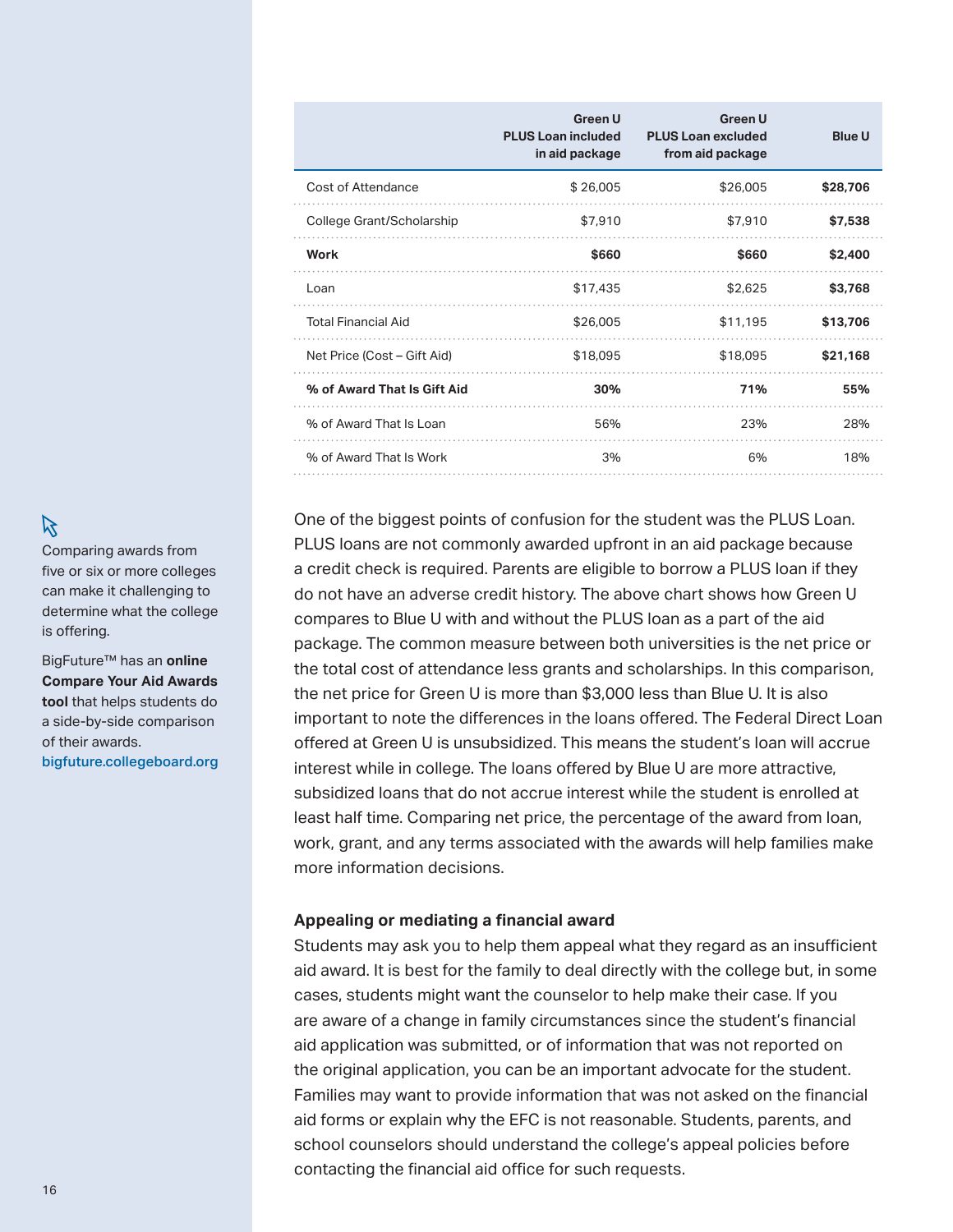## <span id="page-16-0"></span>Planning Helpful Financial Aid Activities for Families

Many counselors provide a variety of activities centered on the topic of financing college.

#### **Financial Aid Nights:**

One of the most common methods for providing financial aid information, this event may be presented in several different formats.

- $\rightarrow$  One presenter: This format usually is presented by a financial aid officer from an area college/university and covers the basic elements regarding the financial aid process. These representatives can speak in broad terms and provide information that students and parents can find helpful regardless of the colleges to which they are applying.
- $\rightarrow$  Panel: This format may include financial aid representatives from several different institutions (community college, public university, private college). These officials can cover both the basic information and provide insight into the differences in the financial aid process based on the different postsecondary settings.
- $\rightarrow$  College Fair/College Nights: During college fair events, specific breakout sessions are available on financial aid, presented by an area college financial aid representative.

#### **FAFSA Completion Assistance Activities:**

Many schools schedule late day/evening sessions for students and parents to provide them with assistance in completing the FAFSA and to answer family specific questions.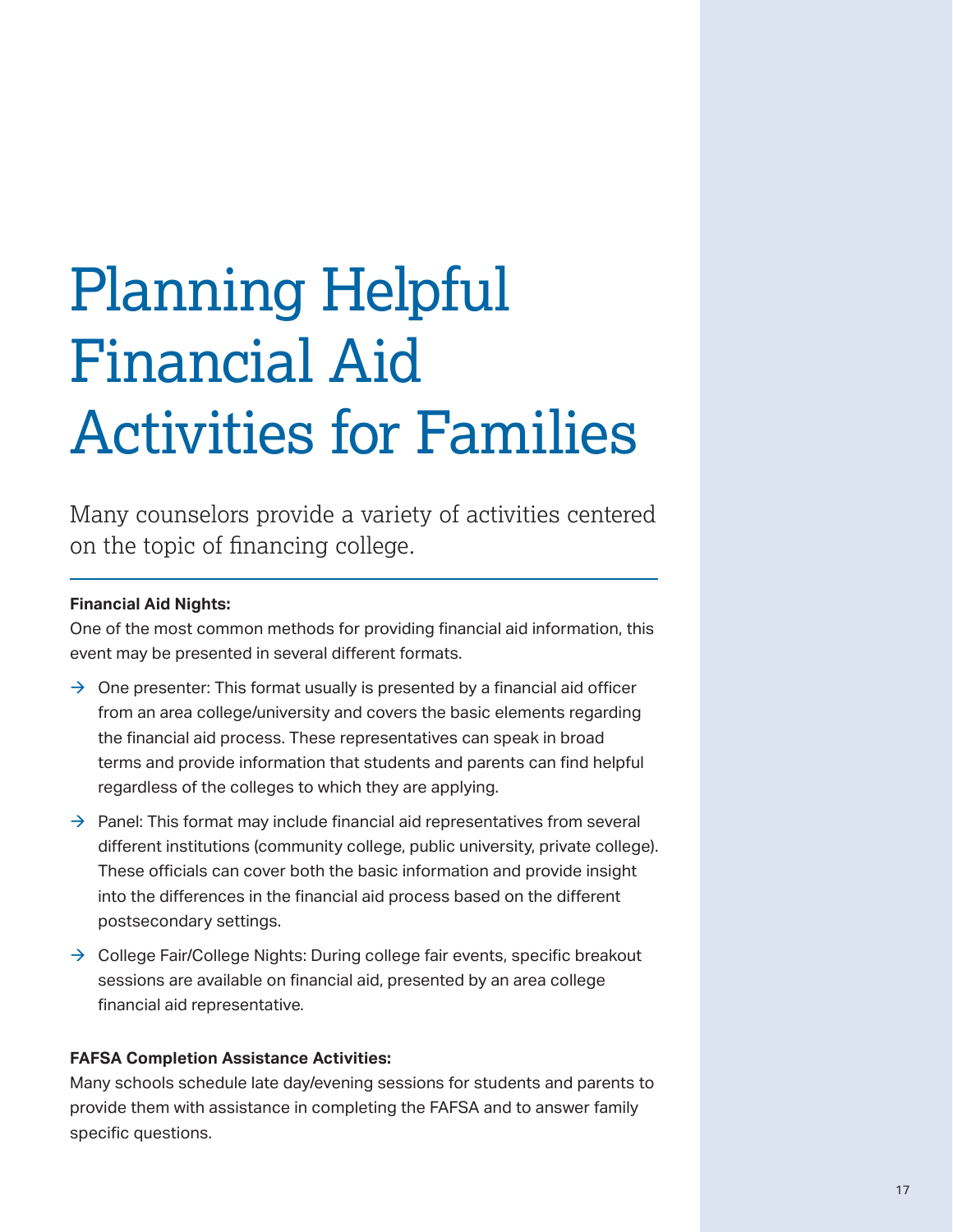These events can include:

- $\rightarrow$  Volunteer aid administrators from local colleges/universities
- $\rightarrow$  College access organization volunteers
- $\rightarrow$  Specialized school or district financial aid counselors
- $\rightarrow$  School computer labs
- $\rightarrow$  Refreshments/dinner
- $\rightarrow$  Childcare

#### **Publicity for events:**

- $\rightarrow$  Press releases to the local newspaper
- $\rightarrow$  Announcements in counselor newsletters
- $\rightarrow$  School website
- $\rightarrow$  School social media such as school Twitter account
- $\rightarrow$  Flyers at school gatherings (sports games, fine arts concerts, etc.)

#### **Classroom Experience:**

Some schools familiarize their students with postsecondary financial aid information within the classroom. These activities include:

- $\rightarrow$  Counselor presentations (grades 9–12)
- $\rightarrow$  Math and economics classes: using printable paper FAFSA worksheets, graphs, and charts, etc.

#### **Extra credit:**

Many counselors take the time to complete a FAFSA online for themselves (but do not submit!). This exercise is a wonderful teaching tool for assisting the families who need your help the most.

#### **Helpful Handouts and Resources**

- $\rightarrow$  20 Questions to Ask About Financing College (located on page 33)
- $\rightarrow$  "Types of Federal Student Aid" video ([studentaid.ed.gov/sa/types](https://studentaid.ed.gov/sa/types))
- $\rightarrow$  In addition to the latest Counselors and Mentors Handbook on Federal Student Aid, presentations and other useful publications at fsapubs.gov. Several of the presentations are in Spanish.
- $\rightarrow$  Search site for a variety of handouts ([financialaidtoolkit.ed.gov/tk/](http://financialaidtoolkit.ed.gov/tk/resources.jsp) [resources.jsp](http://financialaidtoolkit.ed.gov/tk/resources.jsp))
- $\rightarrow$  BigFuture™ has a robust Educator Resource Center that provides counselors with college planning handouts and presentations to support their work with students and families. bigfuture.collegeboard.org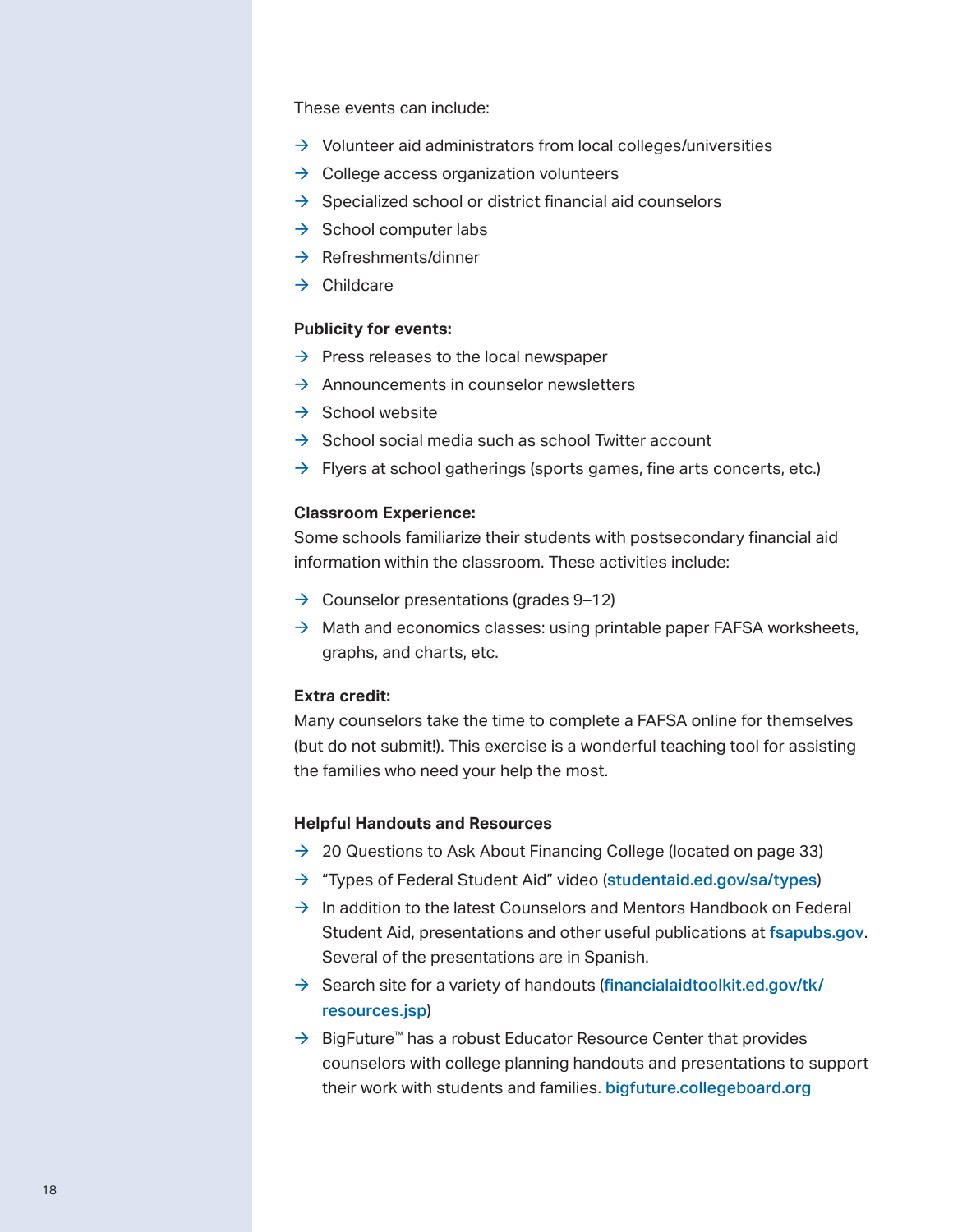## <span id="page-18-0"></span>Financial Aid and Undocumented **Students**

The questions and answers that follow provide information about student financial aid for undocumented students (sometimes referred to as "Dreamers"), as well as information for a specific subgroup of undocumented students who have received Deferred Action for Childhood Arrivals (DACA).

#### **Who are undocumented students?**

Undocumented students are students who are not U.S. citizens, U.S. nationals, or "eligible noncitizens." Undocumented students are sometimes referred to as "Dreamers." This term generally refers to undocumented youths who have lived in the United States from a very young age. The term "Dreamers" is derived from the legislation introduced in Congress and known as the "DREAM Act." Within the larger group of undocumented students, there is a subgroup of students who have received Deferred Action for Childhood Arrivals.

#### **What is Deferred Action for Childhood Arrivals (DACA)?**

DACA is the name used for a process announced by the Secretary of Homeland Security on June 15, 2012. Under this process, if you came to the United States as a child and meet several key guidelines, you may contact U.S. Citizenship and Immigration Services (USCIS), a component of the Department of Homeland Security, to request consideration of deferred

## $\aleph$

You can read more about the proposed "DREAM Act" at: [ed.gov/news/speeches/](http://www.ed.gov/news/speeches/dream-act-testimony) [dream-act-testimony](http://www.ed.gov/news/speeches/dream-act-testimony).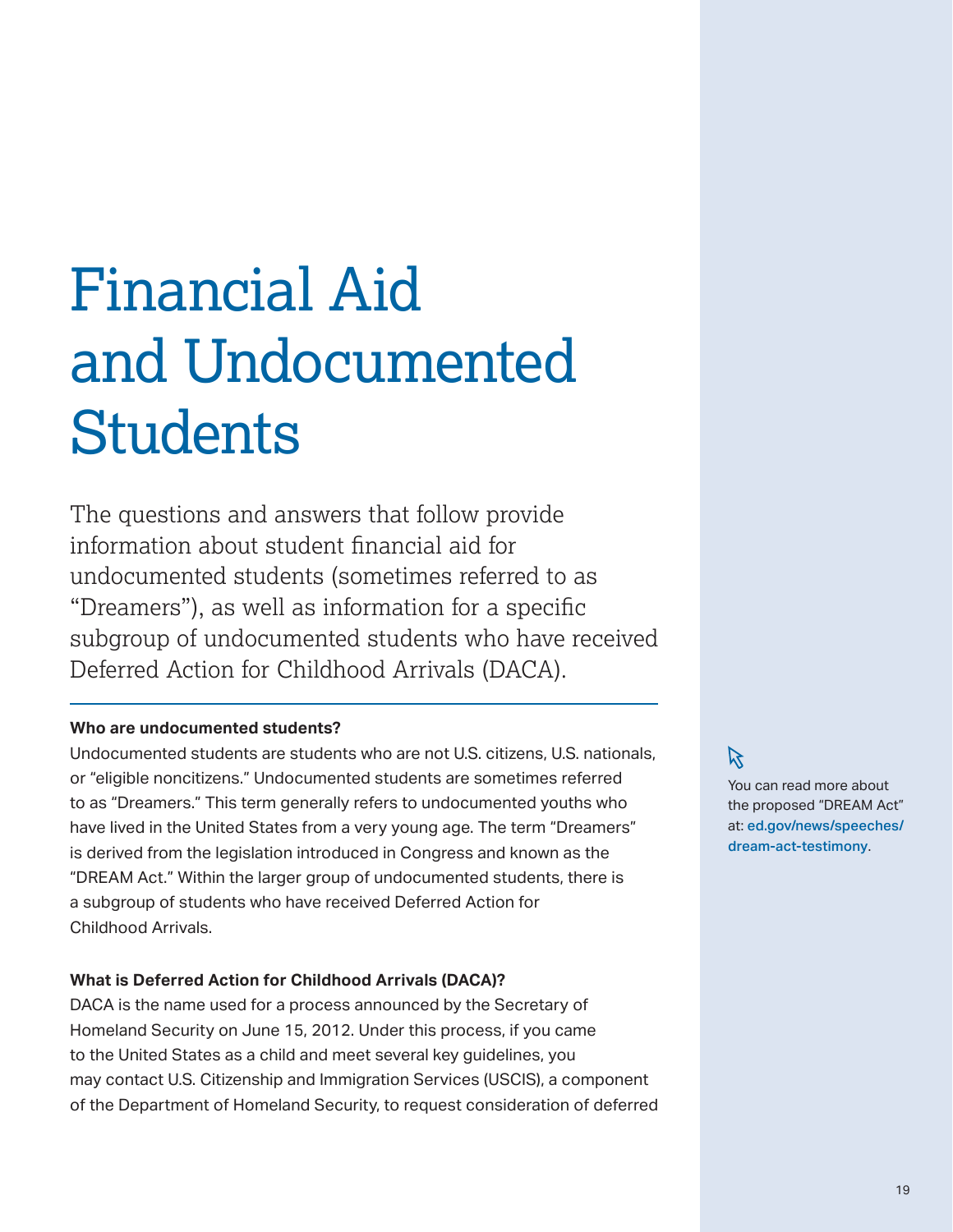K General information about DACA: [uscis.gov/](http://www.uscis.gov/childhoodarrivals) [childhoodarrivals](http://www.uscis.gov/childhoodarrivals)

action. "Deferred action" refers to a decision to defer (delay or put off) removal action of an individual. DACA may be granted by USCIS for a period of two years and may be renewed under certain circumstances. Deferred action does not provide an individual with lawful status; however, recipients of deferred action may obtain work authorization.

Answers to a series of frequently asked questions related to DACA, filing requirements, evidence, decisions, and renewals: [uscis.gov/humanitarian/](http://www.uscis.gov/humanitarian/consideration-deferred-action-childhood-arrivals-process/frequently-asked-questions) [consideration-deferred-action-childhood-arrivals-process/frequently](http://www.uscis.gov/humanitarian/consideration-deferred-action-childhood-arrivals-process/frequently-asked-questions)[asked-questions](http://www.uscis.gov/humanitarian/consideration-deferred-action-childhood-arrivals-process/frequently-asked-questions)

#### **Who is a DACA student?**

A DACA student has received deferred action under the Deferred Action for Childhood Arrivals process. Most DACA students are also granted work authorization. If a DACA student is granted deferred action and employment authorization, the student may be eligible for a Social Security number. For more information about obtaining a Social Security number, visit [socialsecurity.gov/pubs/deferred\\_action.pdf](http://www.socialsecurity.gov/pubs/deferred_action.pdf).

#### **Are undocumented or DACA students eligible for federal student aid?**

No. Undocumented students, including DACA students and Dreamers, are not eligible for federal student aid. However, they may be eligible for state or college financial aid. Most states and colleges use information collected on the Free Application for Federal Student Aid (FAFSA) to determine aid eligibility. If a student has a Social Security number, they may complete the FAFSA. Even if a student has a Social Security number, counselors should check with the college or career school financial aid office to see whether completing the FAFSA is the way to apply for state and college aid.

#### **Are undocumented or DACA students eligible for in-state tuition?**

It depends. In some states, undocumented students, or specifically DACA students, are eligible to receive in-state tuition.

#### **Is a Social Security number required to complete the FAFSA?**

Yes. A Social Security number is necessary to complete the FAFSA. A Social Security number is also required to apply for a FSA ID, which can be used to electronically sign the FAFSA. Most undocumented students are not eligible for a Social Security number; thus, they cannot complete the FAFSA. However, DACA students with Social Security numbers can complete the FAFSA. Still, even if a student has a Social Security number, counselors should check with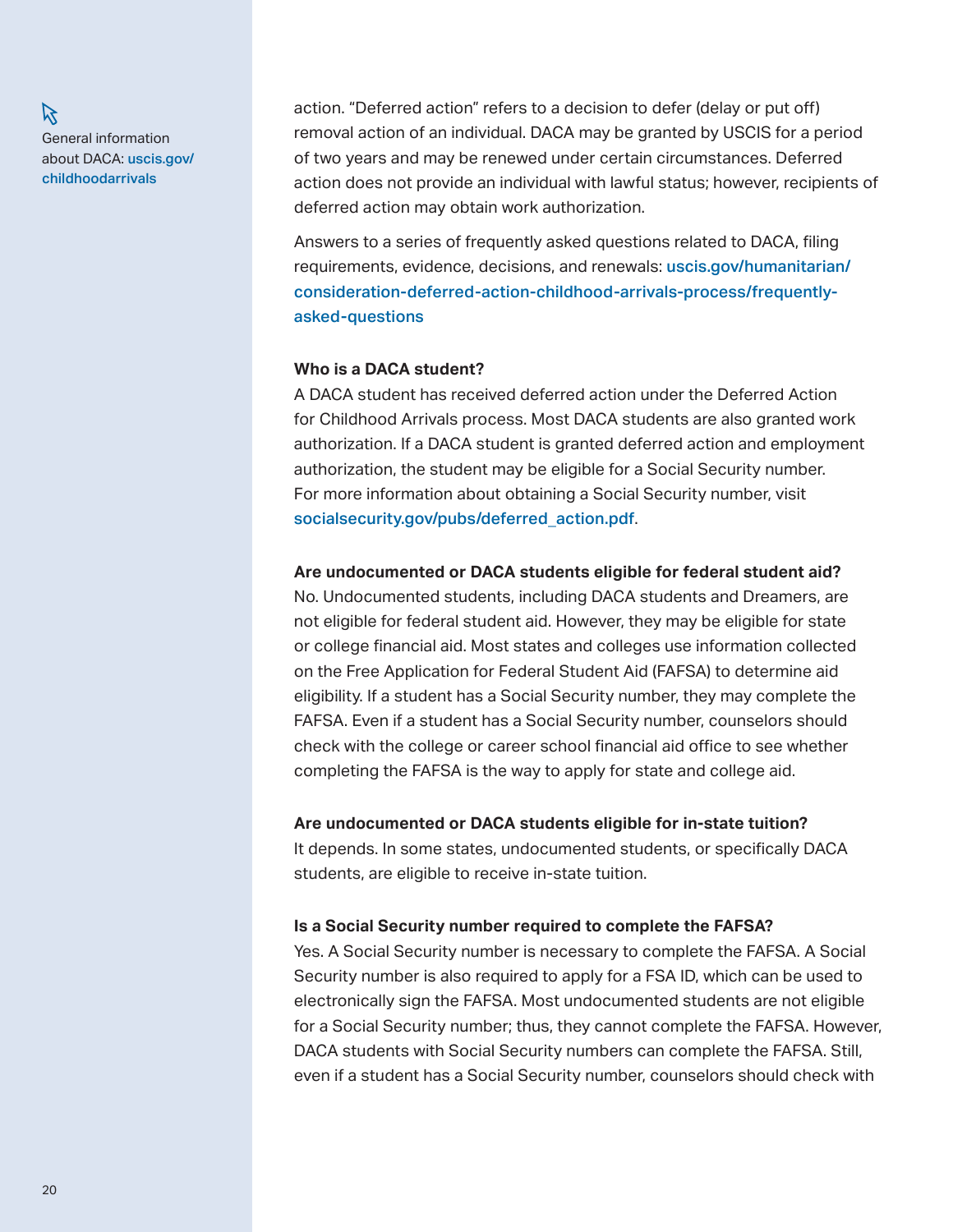the college or career school financial aid office to see whether completing the FAFSA is the way to apply for state and college aid.

#### **Does a parent's citizenship status affect eligibility for federal student aid?**

No. Parents' citizenship status does not affect eligibility for federal student aid. In fact, the FAFSA doesn't even ask about parental citizenship status.

#### **In order to complete the FAFSA, do parents need Social Security numbers?**

No. Because parents' citizenship does not affect the ability of the student to complete the FAFSA, they do not need Social Security numbers. If a student's parents do not have Social Security numbers, they must enter 000-00-0000 when the FAFSA asks for parents' Social Security numbers. If parents do not have Social Security numbers, they must print out the signature page from the online FAFSA so that they can sign it and send it in.

#### **On the FAFSA, how do students answer the question that reads, "Are you a U.S. citizen?"**

DACA students must answer that question by selecting the option "No, I am not a citizen or eligible noncitizen."

#### **On the FAFSA, how do students answer the question that reads, "What is your state of legal residence?"**

The state of legal residence is their true, fixed, and permanent home. The fact that they are DACA students does not affect how they should answer this question for purposes of completing the FAFSA. Note that each state determines legal residency differently. School counselors should contact the respective college or career school financial aid office for assistance with state of legal residence qualifications.

#### **On the FAFSA, how do students answer the question that reads, "What is your parents' state of legal residence?"**

The parents' answer should reflect their true, fixed, and permanent home. Parents' legal immigration status does not affect how they should answer this question for purposes of completing the FAFSA. Again, each state determines legal residency differently, and school counselors should contact the respective college or career school financial aid office for more assistance.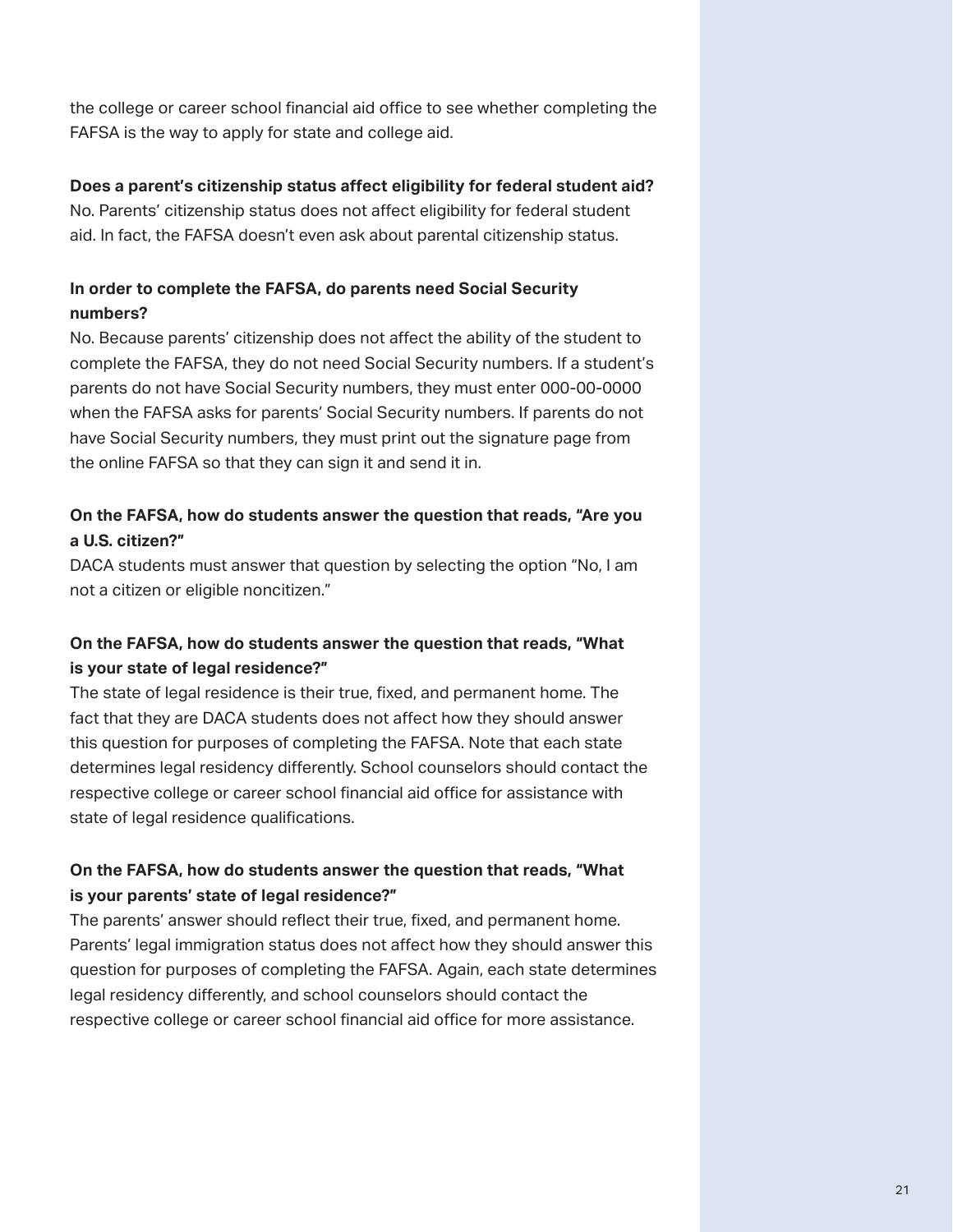Find more information about federal student aid and the FAFSA at studentaid.gov.

 $\beta$ 

#### **On the FAFSA, how do students submit their tax information?**

If they are completing the FAFSA online and they filed their income tax return with the Internal Revenue Service (IRS), they may be able to access the information through the IRS Data Retrieval Tool. If they did not file an income tax return with the IRS, they enter the requested financial information manually on the FAFSA website.

#### **On the FAFSA, how do parents submit their tax information?**

If they are completing the FAFSA online at [fafsa.gov](http://fafsa.gov) and they filed their income tax returns with the IRS and meet certain requirements such as having Social Security numbers, they may be able to access their tax information through the IRS Data Retrieval Tool. If the parents did not file their income tax returns with the IRS, they can enter the requested information manually on the FAFSA website.

Source: Department of Education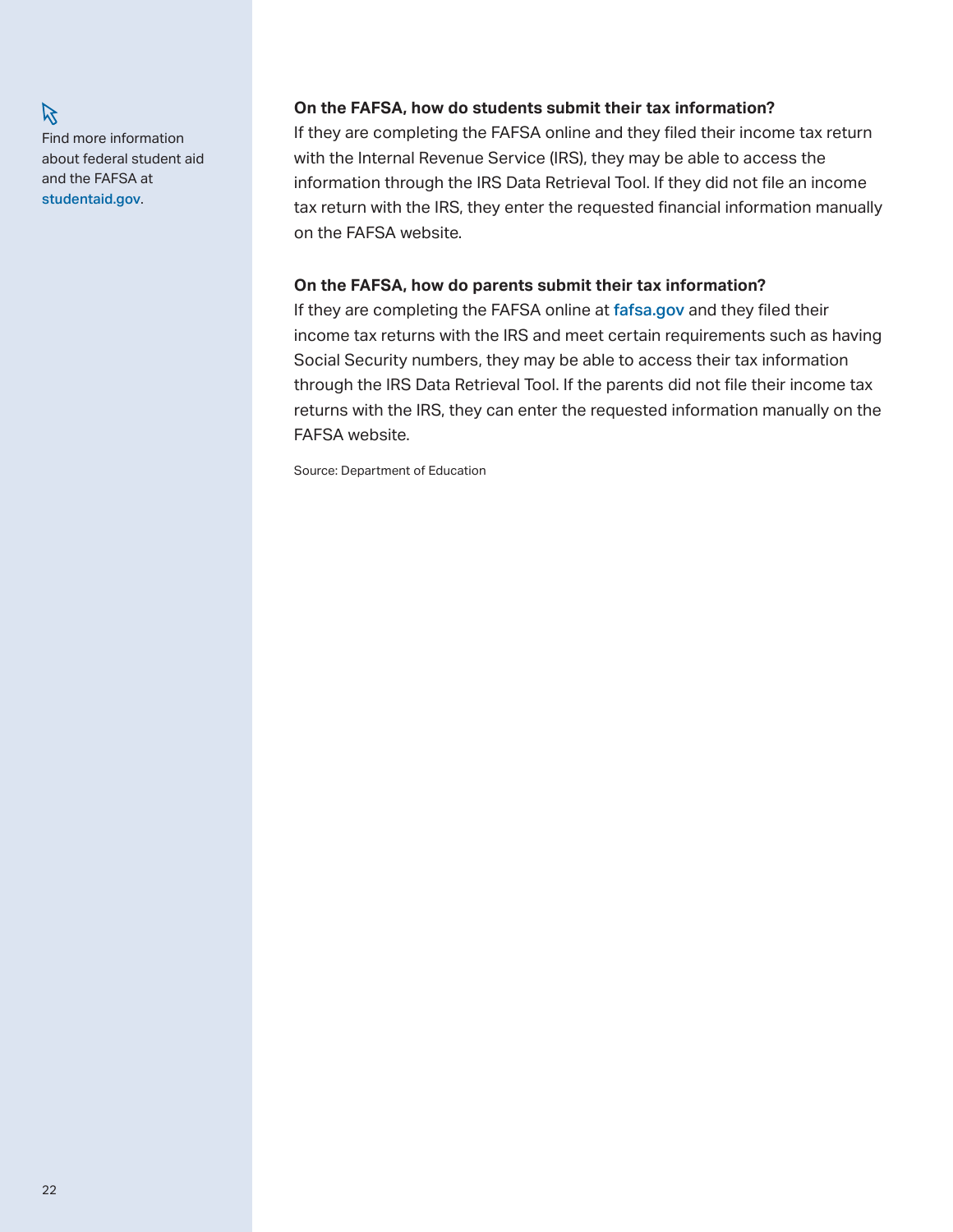<span id="page-22-0"></span>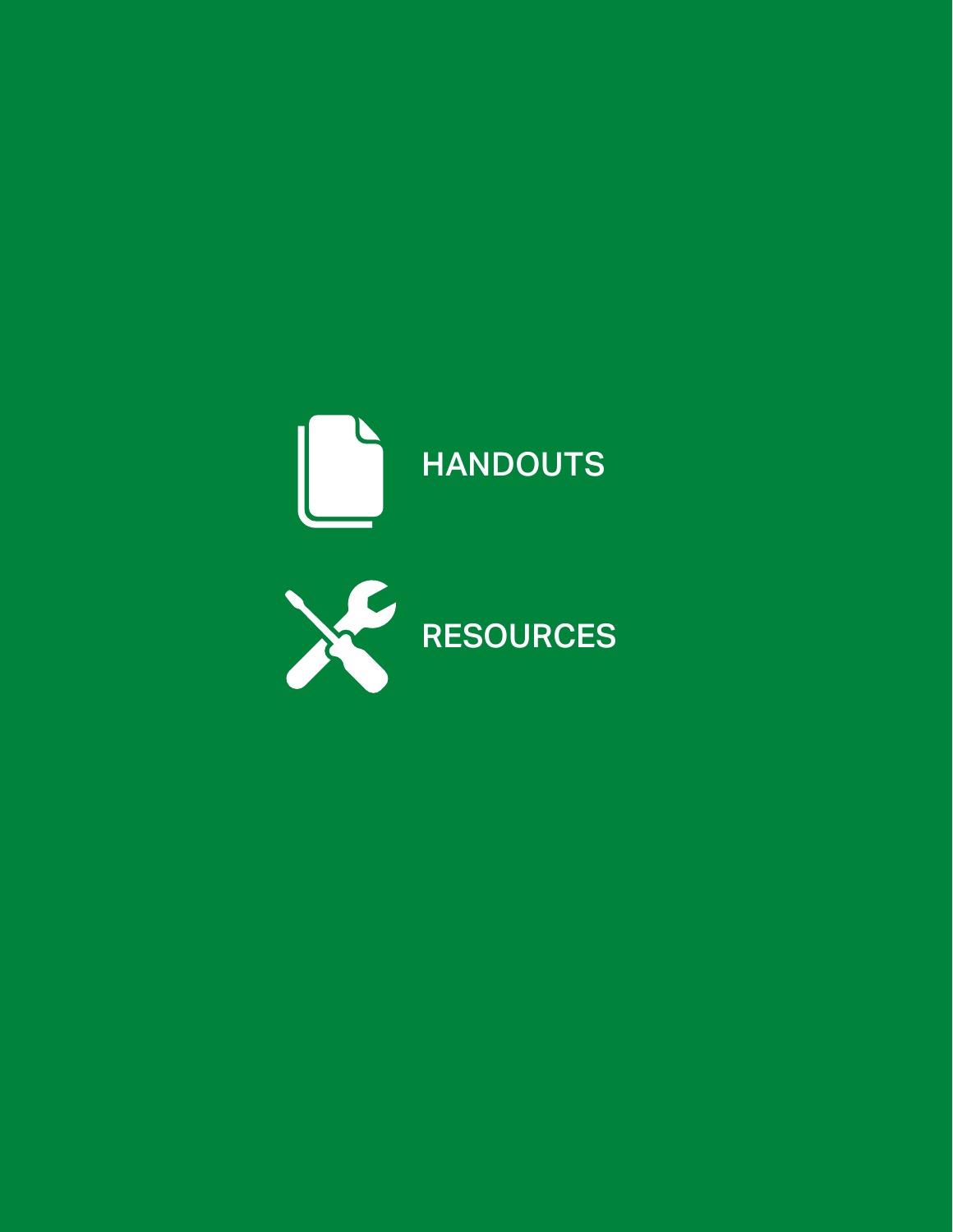# <span id="page-23-0"></span>IRS Data Retrieval Tool (FAQs)

**CollegeBoard** FOR FAMILIES

The implementation of an earlier Free Application for Federal Student Aid (FAFSA) application opening Oct. 1, and using tax information that is two years old, brings with it many benefits for students and parents. Because most families have filed their taxes by the time the FAFSA application opens, more families can use the valuable IRS Data Retrieval Tool. The IRS Data Retrieval Tool lets students and parents transfer their IRS tax return information from the IRS website directly into their FAFSA.

#### **Although it is not required, if you are eligible to use the IRS Data Retrieval Tool, we strongly urge you to use the tool for several reasons:**

- $\Box$  It's the easiest way to provide your tax return information.
- $\Box$  It's the best way to make sure your FAFSA has accurate tax return information.
- $\Box$  It may mean you don't have to send more documents to your college.

## AM I FLIGIBLE TO USE THE IRS DATA RETRIEVAL TOOL?

Most students and parents are eligible to use the IRS Data Retrieval Tool if they have already filed their taxes. However, students and parents are ineligible to use the IRS Data Retrieval Tool in the following cases:

- $\Box$  The student/parent is married, and either the student/ parent or his/her spouse filed as Married Filing Separately.
- $\Box$  The student/parent is married, and either the student/ parent or his/her spouse filed as Head of Household.
- $\Box$  The parents' marital status is "Unmarried and both parents living together."
- $\Box$  The student/parent filed a Form 1040X amended tax return. Remember, the Form 1040X is used to correct your original tax return.
- $\Box$  The student/parent filed a Puerto Rican or foreign tax return.

Any students or parents who meet these criteria will need to enter their tax return information manually.

## HOW DOES THE IRS DATA RETRIEVAL TOOL WORK?

To use the IRS Data Retrieval Tool within the application on the student or parent finances pages:

- **1.** If you indicated that you filed your taxes or have already used the IRS Data Retrieval Tool to transfer your tax return information into your application, click the "View option to link to the IRS" hyperlink. (Note: If you are eligible to use the IRS Data Retrieval Tool and have not previously used it to transfer your tax return information into your application, then the "View option to link to the IRS" hyperlink does not display; skip ahead to step 2.)
- **2.** Enter your FSA ID and click Link To IRS. (Note: Students will not be asked to enter their FSA ID if they entered an FSA ID to begin their FAFSA.)
- **3.** Your FAFSA will be saved, and you will be transferred to the IRS website.
- **4.** On the IRS website, enter the requested information exactly as it appears on your tax return.
- **5.** After the IRS has validated your identification, your IRS tax information will display. You can either transfer your information from the IRS, or choose to return to *FAFSA on the Web*.

If you transfer your IRS tax information, questions that are populated with that tax information will be marked with "Transferred from the IRS."

Note: The person whose tax information is being transferred should enter his or her FSA ID.

Source: Department of Education

.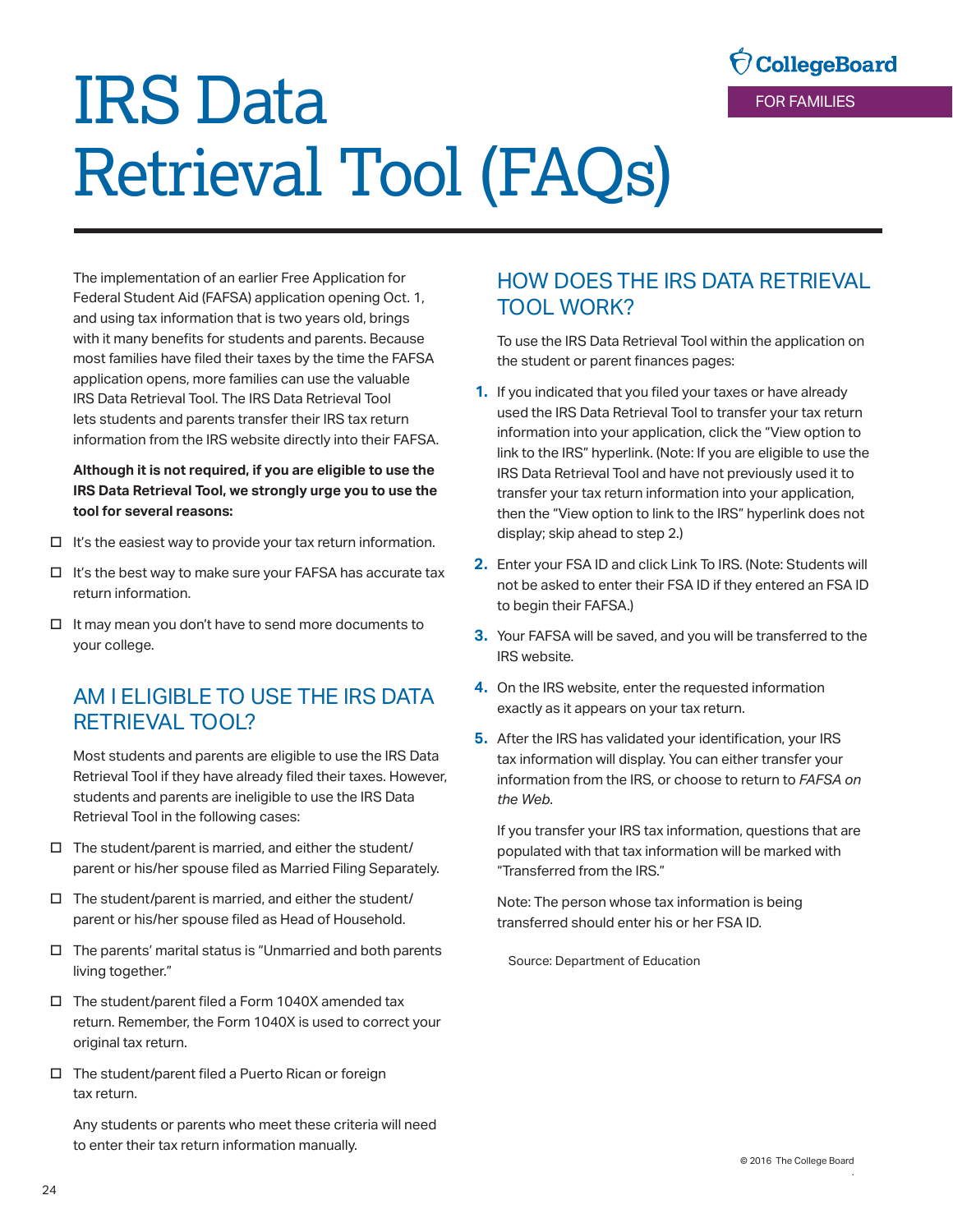## **CollegeBoard** FOR STUDENTS

AND FAMILY

## <span id="page-24-0"></span>What You Should Know About FAFSA:

The Free Application for Federal Student Aid

## WHAT IS FEDERAL STUDENT AID?

Federal student aid comes from the federal government — specifically, the U.S. Department of Education. It's money that helps a student pay for higher education expenses (i.e., college, career school, or graduate school expenses). Federal student aid covers expenses such as tuition and fees, room and board, books and supplies, and transportation. There are three main categories of federal student aid: grants, work-study, and loans.

## WHO GETS FEDERAL STUDENT AID?

Every student who meets certain eligibility requirements can get some type of federal student aid, regardless of age or family income. Some of the most basic eligibility requirements are that you must:

- $\Box$  demonstrate financial need (for most programs to learn more, visit studentaid.gov/how-calculated);
- $\Box$  be a U.S. citizen or an eligible noncitizen;
- $\Box$  have a valid Social Security number;
- $\Box$  register (if you haven't already) with Selective Service if you're a male between the ages of 18 and 25;
- $\square$  maintain satisfactory academic progress in college or career school; and
- $\square$  show you're qualified to obtain a college or career school education by
	- having a high school diploma or a General Educational Development (GED) certificate or a state-recognized equivalent; or
	- completing a high school education in a homeschool setting approved under state law; or
	- enrolling in an eligible career pathways program.

Find more details about eligibility requirements at **[studentaid.gov/eligibility](http://studentaid.gov/eligibility)**.

### STEP 1

Create an FSA ID. Students, parents, and borrowers are required to use an FSA ID, made up of a username and password, to access U.S. Department of Education websites. Your FSA ID is used to confirm your identity and electronically sign your federal student aid documents. To create an FSA ID, visit **[studentaid.gov/fsaid](http://studentaid.gov/fsaid)**.

### STEP 2

Collect the documents needed to apply, including income tax returns and W-2 forms (and other records of income) A full list of what you need is at **fafsa.gov**.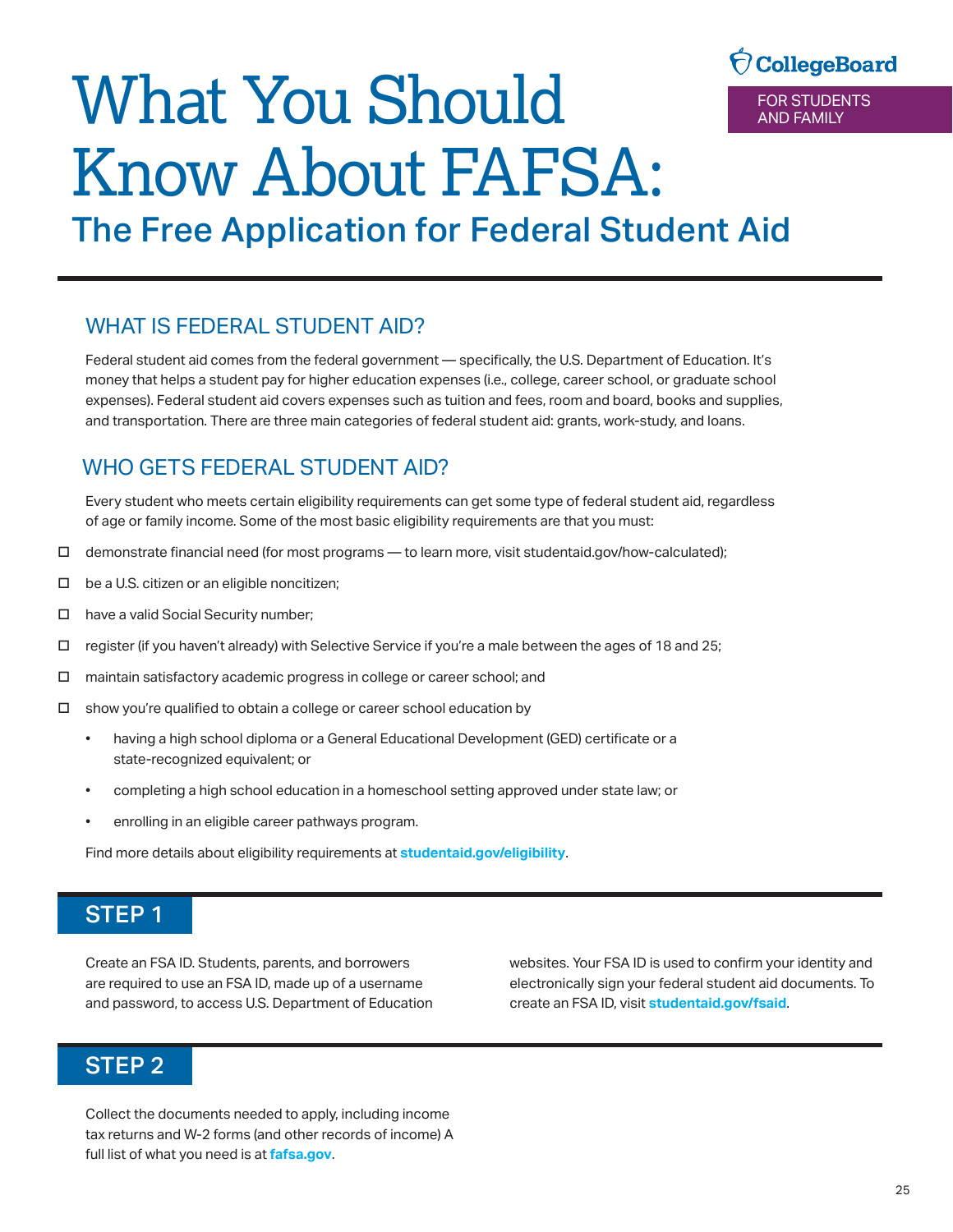## STEP 3

Complete the Free Application for Federal Student Aid (FAFSA) at **fafsa.gov**. Beginning with the 2017-18 award year, the FAFSA is available from Oct. 1, 2016, to June 30, 2018. But you need to apply as soon as you can! Schools and states often use FAFSA information to award

nonfederal aid, and their deadlines are usually earlier in the year. You can find state deadlines at **fafsa.gov**. Also check with the schools you're interested in for their deadlines.

### STEP 4

If you are eligible to use the IRS Data Retrieval Tool (DRT), we strongly urge you to use the tool. It's the easiest way to provide your tax data and the best way of being sure that your FAFSA has accurate tax information. The IRS

DRT lets students and parents get the IRS tax return information they need to complete the FAFSA, and to transfer the data directly into their FAFSA from the IRS website.

## STEP 5

Review your Student Aid Report. After you apply, you'll receive a Student Aid Report, or SAR. Your SAR has the information reported on your FAFSA and usually includes your Expected Family Contribution (EFC). The EFC is a number (not a dollar amount) used to determine your eligibility for federal student aid. Review your SAR information to make sure it's correct. The school(s) you list on your FAFSA will get your SAR data electronically.

## STEP 6

If you are selected for verification, your school's financial aid office will ask you to submit tax transcripts and other documents, as appropriate. Be sure to meet the school's deadline, or you will not be able to receive federal

student aid. Whether you're selected for verification or not, make sure the financial aid office at the school has all the information they need to determine your eligibility.

### STEP 7

Contact the financial aid office if you have any questions about the aid being offered. Review award packages from schools to compare amounts and types of aid being offered. Decide which school to attend based on a combination of (a) how well the school suits your needs and (b) its affordability after all aid is taken into account.

## **Note:**

**You also might be able to get financial aid from your state government, your school, or a private scholarship. Research nonfederal aid early (ideally, start in the spring of your junior year of high school). Be sure to meet all application deadlines!**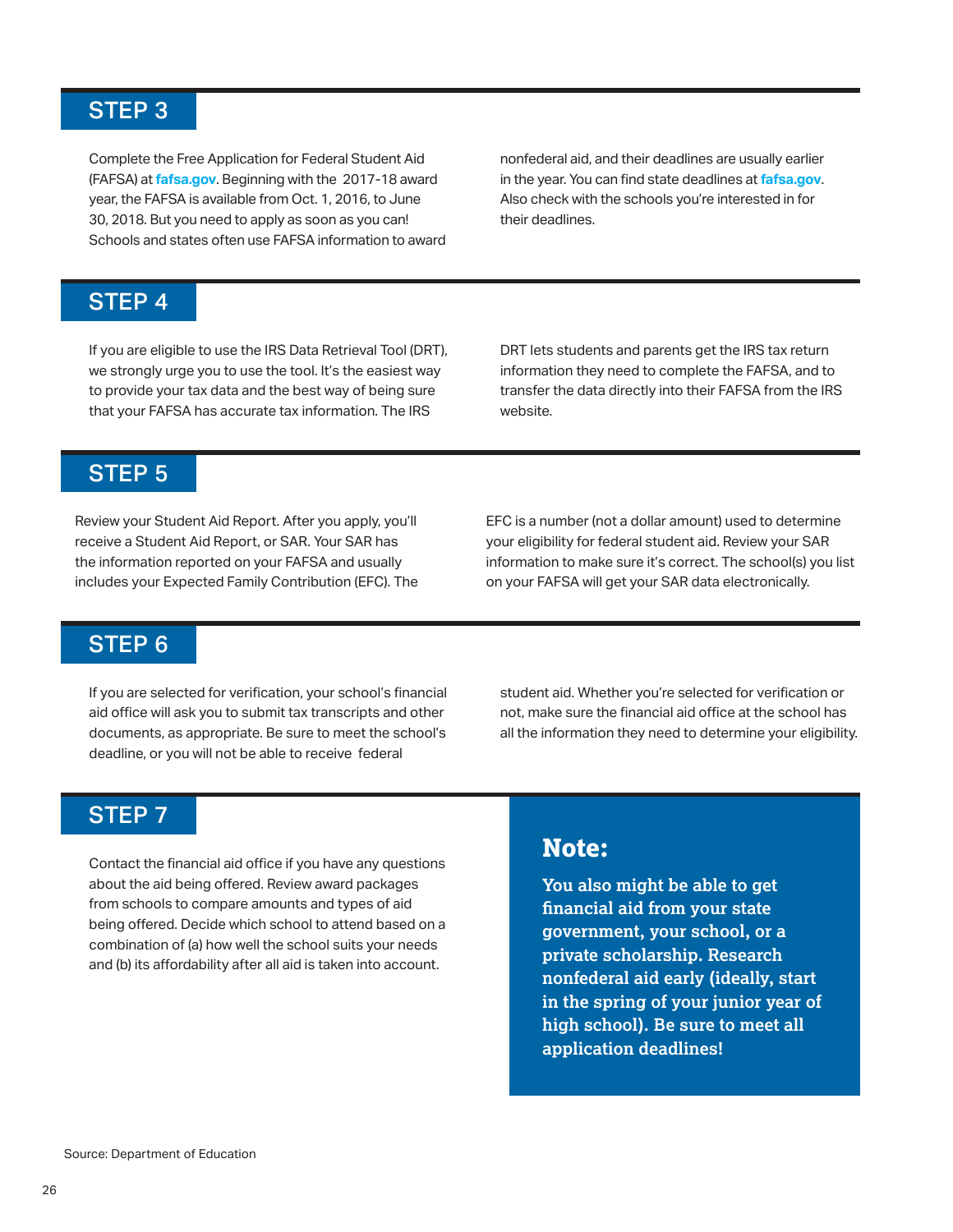# <span id="page-26-0"></span>Financial Aid **Checklist**

OcollegeBoard FOR FAMILIES

College is usually more affordable than many families think, thanks to financial aid. The checklists below offer a step-by-step guide to help you navigate the financial aid process and get the most money possible for college.

## FRESHMAN/SOPHOMORE YEAR

- **Find out how financial aid can help you afford college.**  You might be surprised by how affordable a college education can be. Check out **[7 Things You Need to Know](https://bigfuture.collegeboard.org/pay-for-college/financial-aid-101/7-things-you-need-to-know-about-financial-aid) [About Financial Aid](https://bigfuture.collegeboard.org/pay-for-college/financial-aid-101/7-things-you-need-to-know-about-financial-aid)**.
- **Learn the basics of college costs.** Besides tuition, what expenses do college students have to cover? Find out by reading **[Quick Guide: College Costs](https://bigfuture.collegeboard.org/pay-for-college/college-costs/quick-guide-college-costs)**.
- **Get an idea of what college might really cost you.** Check out **[9 Things You Need to Know About Net Price](https://bigfuture.collegeboard.org/pay-for-college/paying-your-share/9-things-you-need-to-know-about-net-price)** to learn why you may not have to pay the full published price of a college. Then pick a college you're interested in and go to **[College Search](https://bigfuture.collegeboard.org/college-search)** to find its profile. Click the Calculate Your Net Price button to see that college's estimated net price for you — the cost of attending a college minus grants and scholarships you might receive. Save the data you enter, when possible, so you can recompute the net price as college gets closer.

**Talk to your family about ways to pay for college.** Discuss the options and share ideas about how your family might

pay for it.

- $\Box$ **Save money for college.** Bank part of your birthday money, your allowance, or your earnings from chores or an afterschool job for future college expenses. Even a small amount can be a big help when you're buying textbooks and school supplies later on.
- **Challenge yourself inside the classroom.** Good grades not only expand your college opportunities but also can help you pay for college. Some grants and scholarships money you don't have to pay back — are awarded based on academic performance.
- **Get involved in activities you like.** Your activities outside the classroom — like playing sports, volunteering, and participating in clubs — can lead to scholarships that will help you afford college.

*Notes:*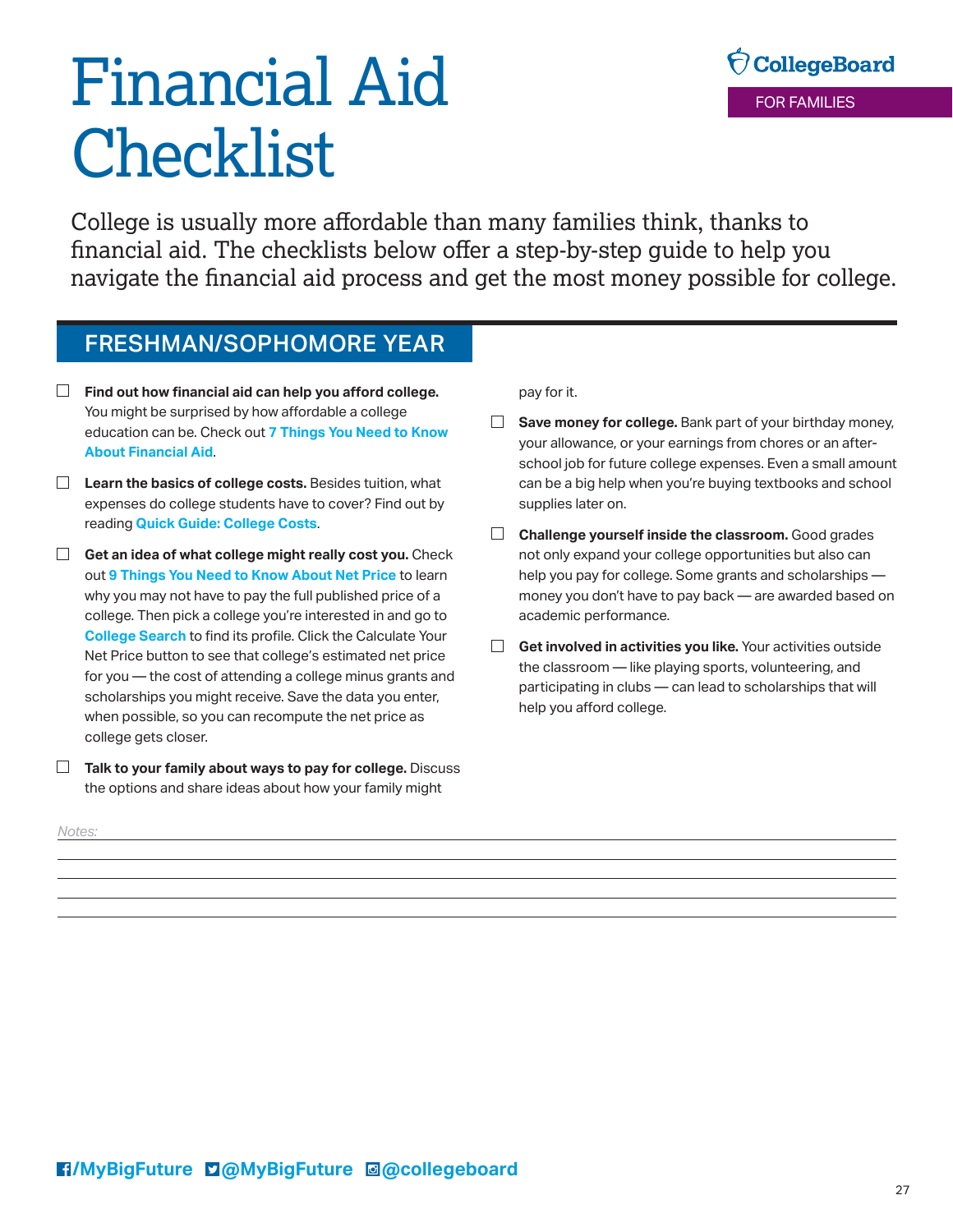## JUNIOR YEAR: SUMMER/FALL

- **Take an inventory of your interests and passions.**  Scholarships are not only based on academic achievement. Many scholarships award money for college based on a student's activities, talents, background, and intended major.
- **Research the various types of financial aid.** Find out the difference between a grant and a loan, the way work-study can help with college costs, and more. Read **[Financial Aid](https://bigfuture.collegeboard.org/pay-for-college/financial-aid-101/financial-aid-can-help-you-afford-college) [Can Help You Afford College](https://bigfuture.collegeboard.org/pay-for-college/financial-aid-101/financial-aid-can-help-you-afford-college)**.
- **Continue talking with your family about paying for college.** Start planning your financial strategy. Most families use a combination of savings, current income, and loans to pay their share of tuition and other costs.
- **Take the PSAT/NMSQT**® **.** Juniors who take the PSAT/NMSQT, which is given in October, are automatically entered into the National Merit Scholarship Program. Organizations such as the American Indian Graduate Center, Asian & Pacific Islander American Scholarship Fund, Hispanic Scholarship Fund, Jack Kent Cooke Foundation,

*Notes:* 

and United Negro College Fund use the PSAT/NMSQT and PSAT<sup>™</sup> 10 to identify students for scholarships.

- **Learn the difference between sticker price and net price.**  A college's sticker price is its full published cost, while the net price is the cost of attending a college minus grants and scholarships you receive. Knowing the difference will help you understand why most students pay less than full price for college. Read **[Focus on Net Price, Not Sticker Price](https://bigfuture.collegeboard.org/pay-for-college/paying-your-share/focus-on-net-price-not-sticker-price)** to learn more.
- $\Box$ **Get perspective and tips from people who know.** Visit the **[Video Gallery](https://bigfuture.collegeboard.org/get-started/video-gallery?filter=costAndFinancialAid)** to watch short videos of college students and education professionals talking about paying for college.
- **Think about getting college credit while you're still in high school.** Consider taking Advanced Placement Program® (AP® ) classes and exams, which can count for college credit, placement, or both, and may help you save money. Read **[Getting College Credit Before College](https://bigfuture.collegeboard.org/pay-for-college/college-costs/getting-college-credit-before-college)** to learn more about AP and other college-level courses.

## JUNIOR YEAR: WINTER/SPRING

- $\Box$ **Keep looking up colleges' estimated net prices** — net price calculators get updated every year. Pick a college you're interested in and go to **[College Search](https://bigfuture.collegeboard.org/college-search)** to find its profile. Click Calculate Your Net Price to see that college's estimated net price for you — the cost of attending a college minus the grants and scholarships you might receive.
- **Start researching scholarship opportunities.**  Scholarships are free money; that is, unlike student loans, they don't have to be paid back. Use the College Board's **[Scholarship Search](https://bigfuture.collegeboard.org/scholarship-search)** tool to find scholarships for which you might qualify.
- Get to know the FAFSA. The Free Application for Federal Student Aid is the key to having access to federal financial aid. You can find out more about the form at **[fafsa.gov](https://www.fafsa.ed.gov)**. You can't fill out the FAFSA until after Oct. 1 of your senior year,

but you can create your account and get a FSA ID to get a head start.

- $\Box$ **Go to a financial aid event.** Many schools host financial aid nights so students and their families can get information and ask questions.
- □ **Set aside money from a summer job.** Even a little extra money will help you pay for books and living expenses while in college or enable you to buy some of the things you need to make a smooth transition to college.
- **Gather the documents you'll need to fill out your financial aid applications.** You and your parents will need to gather tax returns, income statements, and lists of assets to prepare to fill out the FAFSA, the PROFILE, and other applications. Read **[How to Complete the FAFSA](https://bigfuture.collegeboard.org/pay-for-college/financial-aid-101/how-to-complete-the-fafsa)**.

*Notes:*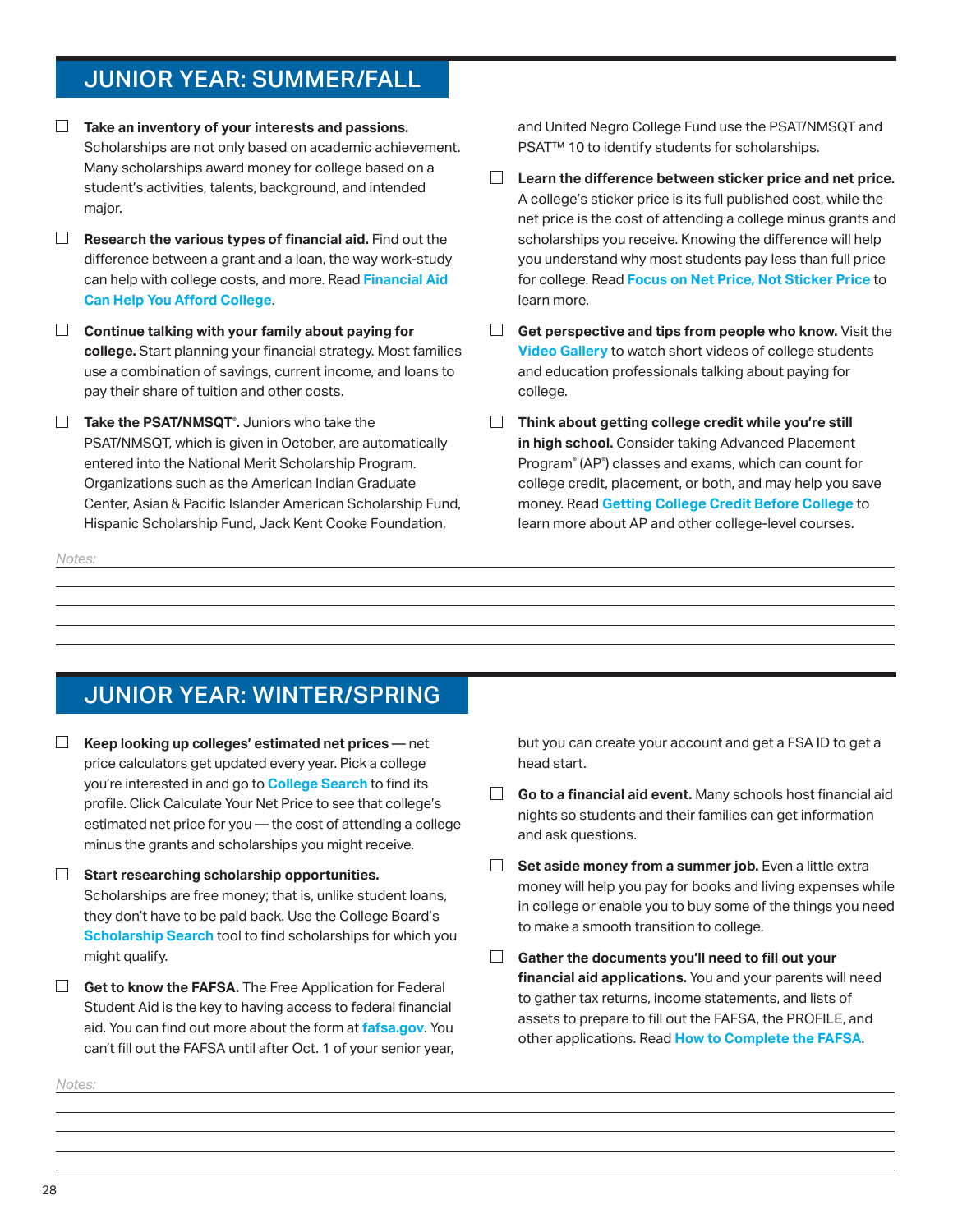## SENIOR YEAR: SUMMER/FALL

- $\Box$ **Research local scholarship opportunities.** Talk to your school counselor, teachers, or other adults in your community about scholarships offered by local organizations. Go to your local library and ask for help. Ask your parents to see if their employers grant scholarships. And don't forget to check the College Board's **[Scholarship Search](https://bigfuture.collegeboard.org/scholarship-search)**.
- **Look up deadlines.** Don't miss the priority deadlines for your colleges' financial aid applications — meeting these will help you get as much money as possible. You can compare deadlines for different colleges by using the **[College Search](https://bigfuture.collegeboard.org/college-search)** tool. And be sure to find out the application deadlines of any private scholarships or loans for which you plan to apply.
- **Get an estimate of what the colleges on your final list will actually cost.** Get a better idea of what you'll pay to attend a college by looking at its estimated net price — the cost of attending a college minus grants and scholarships you receive. You can get this figure by going to the net price calculator on the college's website or, for some colleges, by using the College Board's **[Net Price Calculator](http://studentnpc.collegeboard.org)**.
- $\Box$ **Find out about different kinds of student loans.** Not all student loans are equal. Loans come from different sources, and some kinds are more expensive than others. Read **[Types of College Loans](https://bigfuture.collegeboard.org/pay-for-college/loans/types-of-college-loans)** to learn more.
- $\Box$ **Find out if you need to file a CSS/Financial Aid PROFILE**® **.**  A college may require students to complete this application — or the college's own forms — to apply for financial aid awarded by the institution.
- **Complete the CSS/Financial Aid PROFILE, if required.** If you need to submit the PROFILE to a college or scholarship program, be sure to find out the priority deadline and submit it by that date. Read **[How to Complete the CSS/](https://bigfuture.collegeboard.org/pay-for-college/financial-aid-101/how-to-complete-the-css-financial-aid-profile)  [Financial Aid PROFILE](https://bigfuture.collegeboard.org/pay-for-college/financial-aid-101/how-to-complete-the-css-financial-aid-profile)**.
- $\Box$ **Complete your FAFSA.** You can submit the FAFSA after Oct. 1 — sooner is better to qualify for as much financial aid as possible. Filling out the form online at **[fafsa.gov](http://fafsa.gov)** is the fastest way to do it.

## SENIOR YEAR: WINTER/SPRING

- $\Box$ **Apply for any private scholarships you've found.**  Make sure you understand and follow the application requirements and apply by the deadline.
- **Compare your financial aid awards.** The colleges you apply to will send financial aid award letters to tell you how much and which kinds of aid they're offering you. Use the **[Compare Your Aid Awards](https://bigfuture.collegeboard.org/pay-for-college/financial-aid-awards/compare-aid-calculator)** calculator to make side-by-side comparisons of each college's aid package.
- **Contact a college's financial aid office, if necessary.**  Financial aid officers are there to help you if you have questions. If your financial aid award is not enough, don't be afraid to ask about other options.
- $\Box$ **Select a financial aid package by the deadline.** Once you've compared the offers, you and your family should discuss which package best meets your needs. Financial aid is limited, so if you don't accept your award on time, it may go to another student. You can, however, ask for an extension if you are waiting to hear from other schools. Each college will decide if it's able to give you an extension.
- $\Box$ **Complete financial aid paperwork.** If loans are part of your financial aid package, you'll have to complete and submit paperwork to get the money.
- **Get ready to pay the first college tuition bill.** This usually covers the first semester and is due before you enroll.

*Notes:* 

*Notes:* 

## Visit **[bigfuture.collegeboard.org](http://bigfuture.collegeboard.org)** for more information and to access these resources.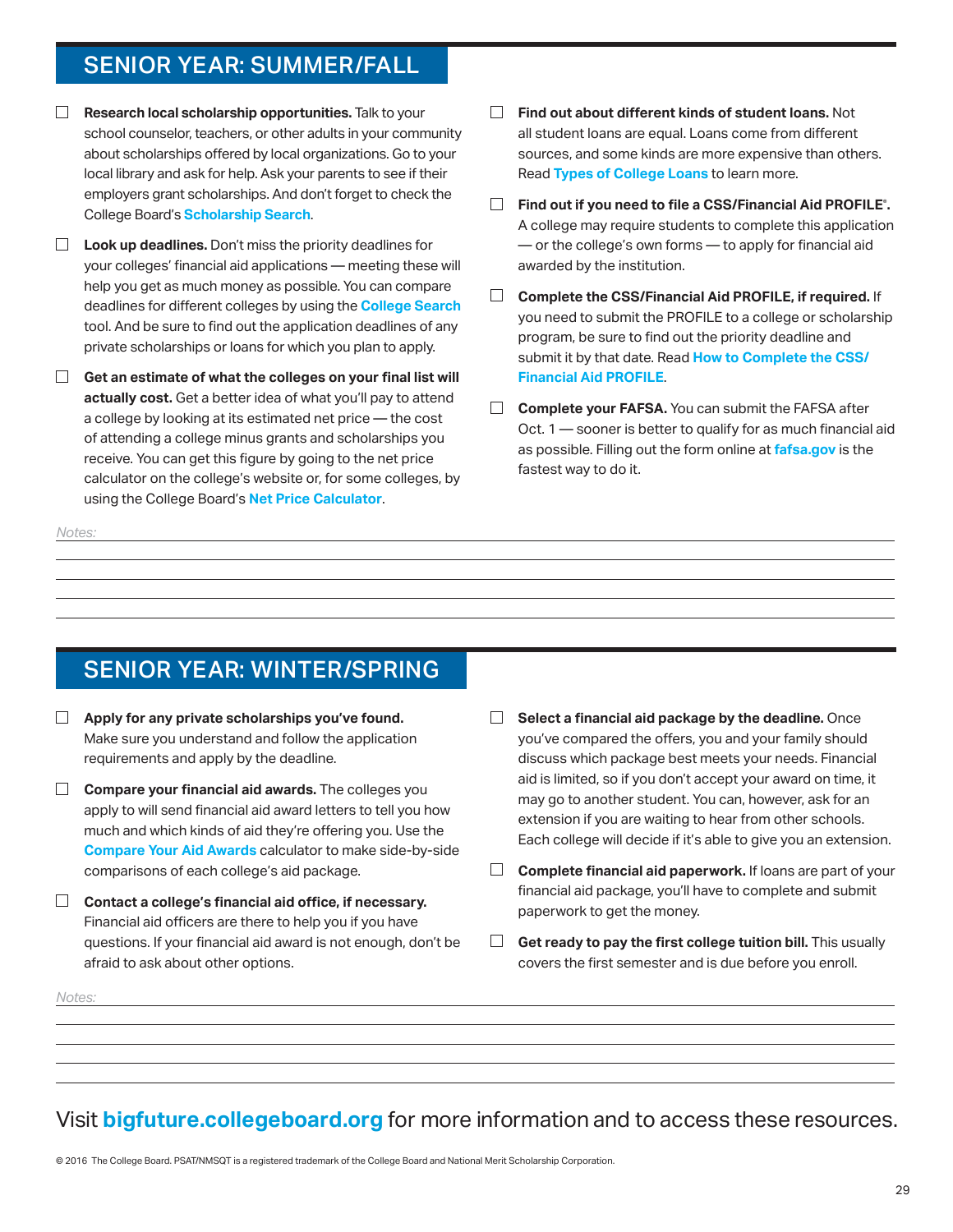# <span id="page-29-0"></span>Financial Aid Glossary



**Award letter or notification.** A document or online notification telling an admitted student about the financial aid the college is offering. The award notification describes the types and amounts of aid offered, as well as the student's responsibilities and conditions governing the awards.

**Cost of attendance.** The combined expenses of attending college, including tuition and fees, room and board, books and supplies, transportation, and living expenses. These expenses vary because no two colleges have the same costs. The cost of attendance is compared with the student's expected family contribution to determine the student's need for financial aid.

**CSS/Financial Aid PROFILE®.** A web-based financial aid application provided by the College Board and used by some colleges and private scholarship programs to award their private financial aid funds. It can be completed online at **[student.collegeboard.org/profile](http://student.collegeboard.org/profile)**.

#### **FAFSA (Free Application for Federal Student Aid).**

The form that must be completed by everyone applying for federal financial aid. It can be completed online at **fafsa.gov**.

**Financial aid package.** The total financial aid offered to a student by a college, including all grants, scholarships, workstudy, and loan opportunities.

**Financial need.** The difference between the total cost of attending a college and a student's expected family contribution (EFC).

**Grant.** A monetary aid award given to a student that does not have to be paid back. The terms "grant" and "scholarship" are often used interchangeably, but grants tend to be awarded solely on the basis of financial need, while scholarships may require the student to demonstrate merit.

**Independent student.** An independent student is one of the following: at least 24 years old, married, a graduate or professional student, a veteran, a member of the armed forces, an orphan, a ward of the court, someone with legal dependents other than a spouse, an emancipated minor or someone who is homeless or at risk of becoming homeless. The McKinney-Vento liaison serving the school district can help you navigate issues homeless students may encounter. Independent students don't need to provide parental information to be considered for federal financial aid programs; however, some private institutions may require independent students to provide parental information to be considered for nonfederal funding.

In rare circumstances, a student who is dependent by definition could be made independent at the discretion of the financial aid office. Examples are situations when the student has been abused by the parent(s) or the parents are not and have not been in the student's life. These cases should be brought to the attention of the individual financial aid offices as soon as possible, and the student will have to clearly document the situation.

**Merit aid.** Financial aid awarded on the basis of academic qualifications, artistic or athletic talent, leadership qualities, or similar attributes. Most merit aid comes in the form of scholarships.

**Need-based aid.** Financial aid given to students who have demonstrated financial need. It is calculated by subtracting the student's expected family contribution from a college's total cost of attendance.

**Priority date.** The date by which applications for financial aid must be received in order for a student to be given the strongest possible consideration. Thereafter, applications are considered on a first-come, first-served basis, and only to the extent the college still has aid money left after all the priority offers have been made.

**Self-help aid.** Student financial aid that requires repayment or employment (e.g., loans, part-time jobs).

**Subsidized loan.** A need-based loan in which the entity awarding the loan pays the borrower's (student's) interest while he or she is in college at least half-time, thereby subsidizing the loan.

**Work-study.** An arrangement by which a student combines employment and college study. The employment may be an integral part of the academic program (as in cooperative education and internships) or simply a means of paying for college.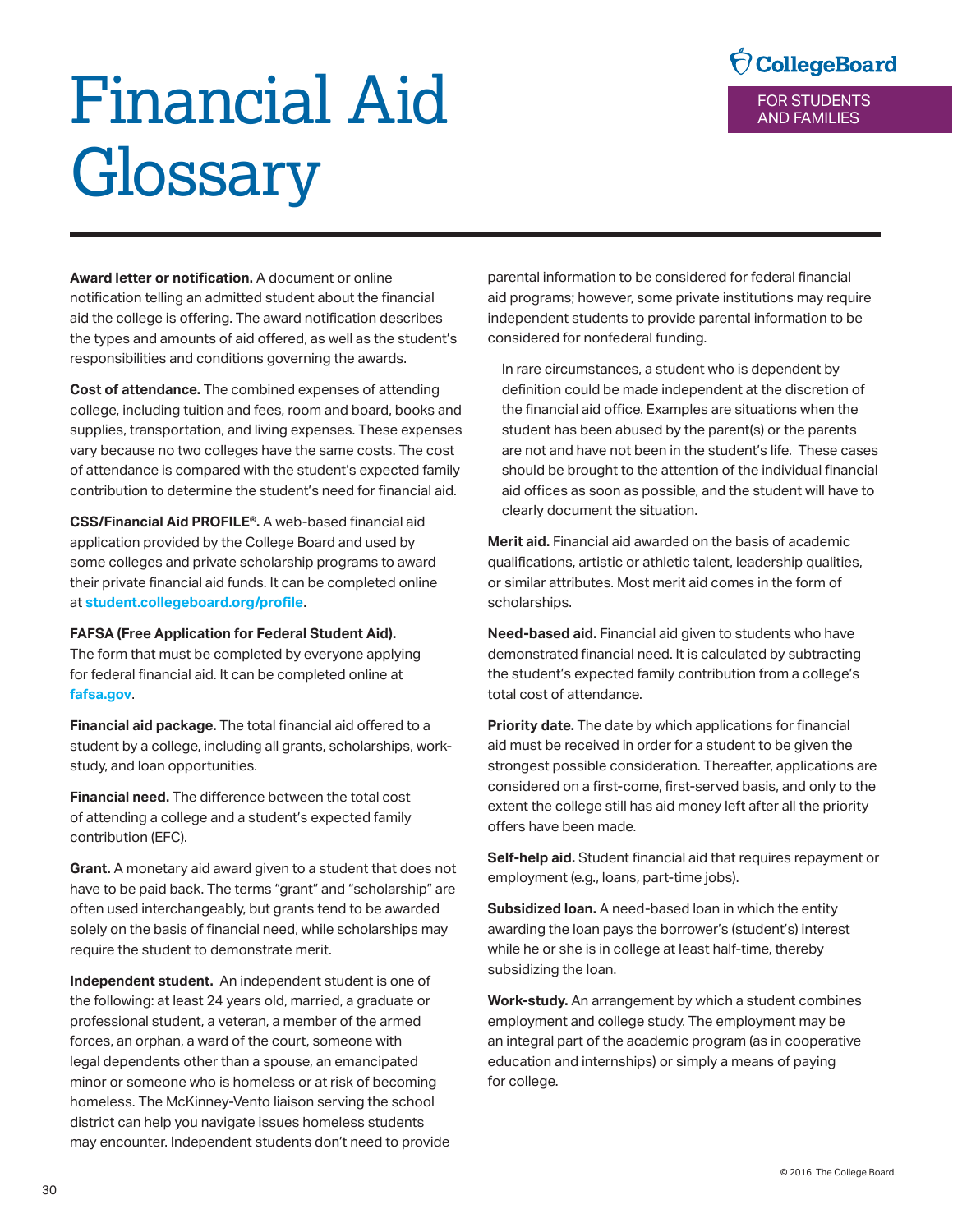

# <span id="page-30-0"></span>20 Things You Need to Know About Financing College

It's important to make an informed decision about an institution of higher education. We recommend using the following three phases together, as a whole, to arrive at the best possible decision.

## PHASE 1: APPLYING TO COLLEGE

Once the student's academic and social interests and objectives have been matched with appropriate institutions, the student might need to consider financial assistance.

**College admission and financial aid advisers should be prepared to provide the following information:** 

- **1.** What are the average costs for tuition and fees, books and supplies, room and board, transportation, and other personal expenses for the first year? What are the ranges of room (single, double) costs, board costs (21 meals?), and special tuition rates (flat rate for 15–18 credits, etc.)? By how much will total costs increase each year? (A three-tofive-year printed history of tuition and fee increases as well as room and board increases should be available.)
- **2.** Does financial need have an impact on admission decisions?
- **3.** Does the decision to apply for early admission affect financial aid?
- **4.** Does the institution offer financial aid programs as well as merit or other scholarships that do not include consideration of financial need? How and when should applications for need-based and merit aid be completed?
- **5.** What noninstitutional sources of aid and information are available?
- **6.** What application forms are required to complete the financial aid process? What is the priority deadline for applying for financial aid? When will the student be notified about financial aid decisions?

## PHASE 2: CHOOSING A COLLEGE

During this phase, the student chooses the college with the best academic, social, and financial fit.

**To make this decision, college financial aid offices should supply the following information:** 

- **7.** How much financial aid will the student receive? Will he or **9.** Will the financial aid office provide each student with an any other costs not accounted for in the aid offer that the financial need, and award package was determined?
- **8.** If the student and/or the student's family cannot meet conditions, if any, will the aid office reconsider its offer? the financial responsibilities from current income or<br>assets, what financing options are available to help them<br>pay their share?<br>assets award package (e.g., treatment<br>pay their share?
- she be billed for his or her share of the costs? Are there explanation of how his or her expected family contribution,
- student should plan for, such as expenses for books, room<br>and board, transportation, or personal needs?<br>possible for the student to attend this institution, under what
	- of outside scholarships, loan repayment policies, renewal criteria, etc.)? Regarding renewal, what are the academic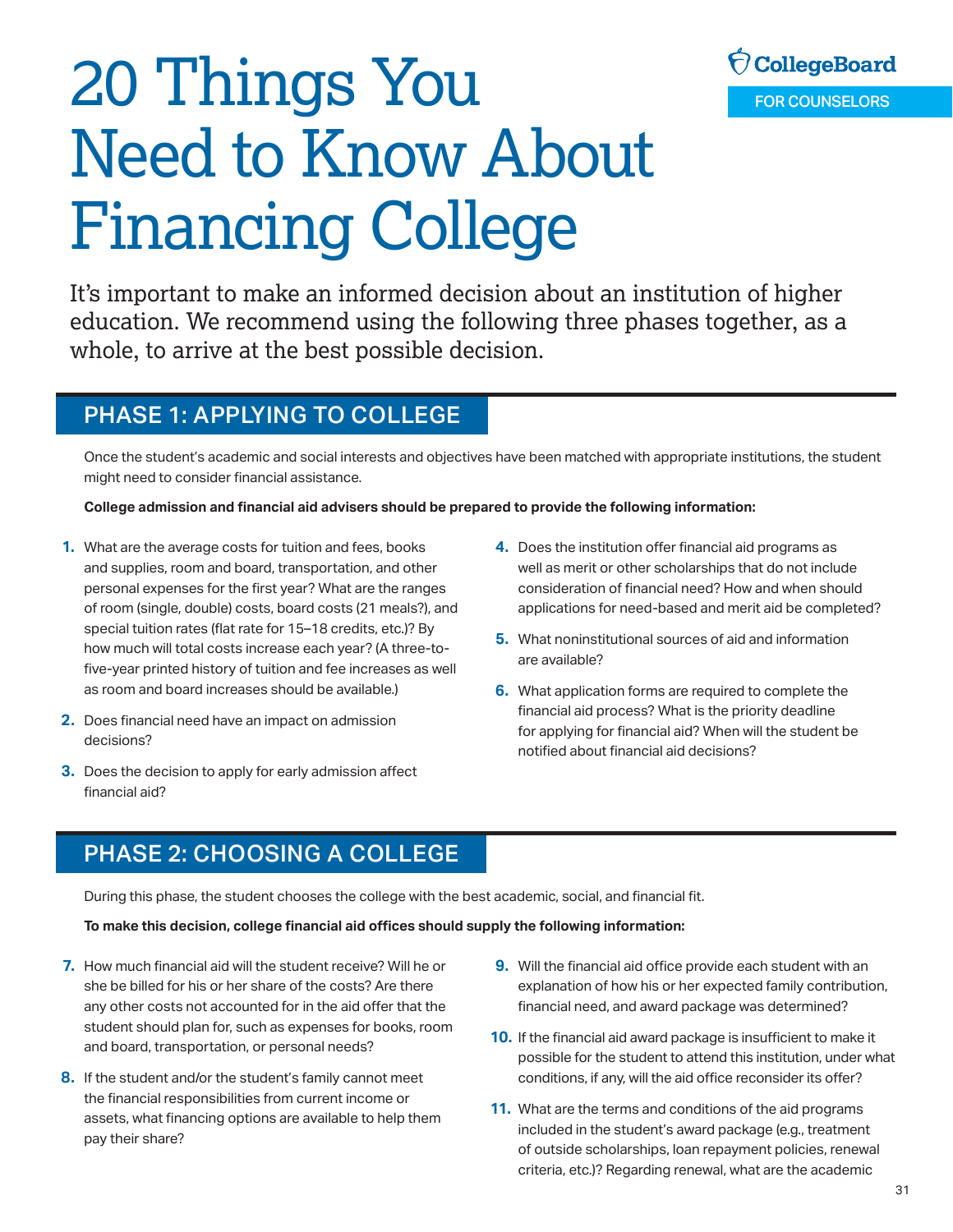## PHASE 2: CHOOSING A COLLEGE (CONTINUED)

changes? **12.** How will the student's aid package change from year to year? Will loan amounts increase? What impact will cost **13.** What amount of student loan debt does your typical

requirements or other conditions for the renewal of student's financial situation changes? What will happen if financial aid, including scholarships? the student's or another family member's enrollment status

increases have on the aid package? What will happen if the student borrower have once he or she finishes college?

## PHASE 3: BEFORE LEAVING HOME

By the end of this phase, the student should be clear about his or her financial obligations to the college of his or her choice and how to meet those obligations.

The financial aid and/or business office of the student's chosen college should be helpful in answering the following questions:

- **14.** When can the student/family expect to receive bills from the college? How many times a year will they be billed? If the bill is not paid by the deadline, will there be penalties? Does the college accept payment by credit card? Is there an option to pay monthly? How soon after the FAFSA opens on Oct. 1 does the student/family need to complete the FAFSA?
- **15.** Is all financial aid credited to the student's account, or will the student receive checks for some or all of the financial aid awarded? What about student employment earnings? If aid exceeds billed charges, how does the student receive the funds?
- **16.** How much money will the student need during the first week of school for things such as books, a parking permit, etc.? Can the student use financial aid to pay for books and supplies? Can books and supplies be charged to the student's account? What typical out-of-pocket expenses do most students have during the year?
- **17.** Is information provided to students regarding budgeting resources, money management, and credit card usage?
- **18.** Are there banking services with fee-free ATMs and/or check cashing on or near campus? Does the campus have a debit card?
- **19.** Will the college be responsive to midyear changes in family financial situations?
- **20.** Questions regarding student employment, including federal work-study, are also relevant: How are jobs assigned? How many hours per week will a student be expected to or allowed to work? How often and in what manner will the student receive earnings payments? Will earnings be automatically credited to the student's account?

Visit **[bigfuture.collegeboard.org](http://bigfuture.collegeboard.org)** for more information.

#### **[/MyBigFuture](https://www.facebook.com/MyBigFuture) [@MyBigFuture](https://twitter.com/MyBigFuture) [@collegeboard](https://instagram.com/collegeboard)**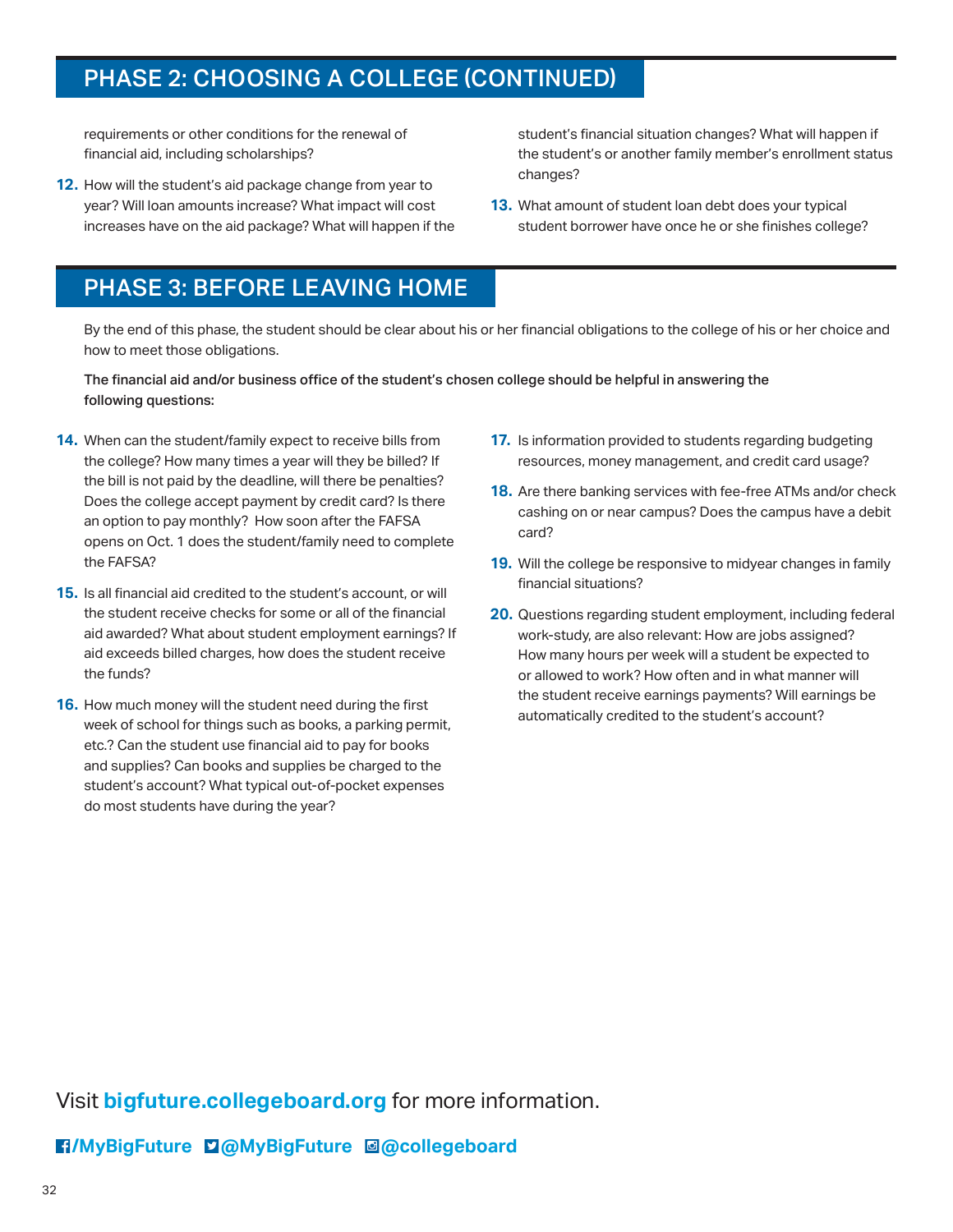

# <span id="page-32-0"></span>20 Questions to Ask About Financing College

- **1.** What's the average total cost of attendance (tuition and fees, books and supplies, room and board, travel, and other personal expenses)? Do any of these costs vary by program?
- **2.** What are the ranges of costs for the different housing options and meal plans?
- **3.** By how much should I expect my costs to increase each year? (A three- to five-year history of cost increases should be available.)
- **4.** Does financial need affect admission decisions?
- **5.** How is financial aid affected if I apply via an Early Decision or Early Action program?
- **6.** Does the school offer scholarships or other types of aid that aren't based on financial need?
- **7.** What forms are required to apply for financial aid?
- **8.** What is the priority deadline to apply for financial aid?
- **9.** When will I be notified about financial aid award decisions?
- **10.** Will the financial aid offer take into account the full cost of attending, including books and supplies, transportation, and personal expenses?
- **11.** What percentage of need does this college attempt to meet on average?
- **12.** Will the financial aid office provide me with an explanation of how my financial need and award package was determined?
- **13.** What financing options are available to help us pay our share of the costs?
- **14.** What is the average amount of student loan debt incurred by graduates?
- **15.** If the financial aid package isn't enough, can I appeal, or ask for a revision? Under what conditions, if any, will the aid office reconsider the offer?
- **16.** How will the aid package change from year to year? What will happen if my enrollment status or my family's financial situation changes?
- **17.** What are the academic requirements or other conditions for the renewal of financial aid, including scholarships?
- **18.** When can I expect to receive bills from the college? Is there an option to spread the yearly payment over equal monthly installments?
- **19.** How much money will I need during the first week of school for books, supplies, and other expenses? Can these expenses be charged to my account?
- **20.** Regarding student employment, including the Federal Work-Study Program: How are jobs assigned? How many hours per week are students expected or allowed to work? How often and in what manner are they paid?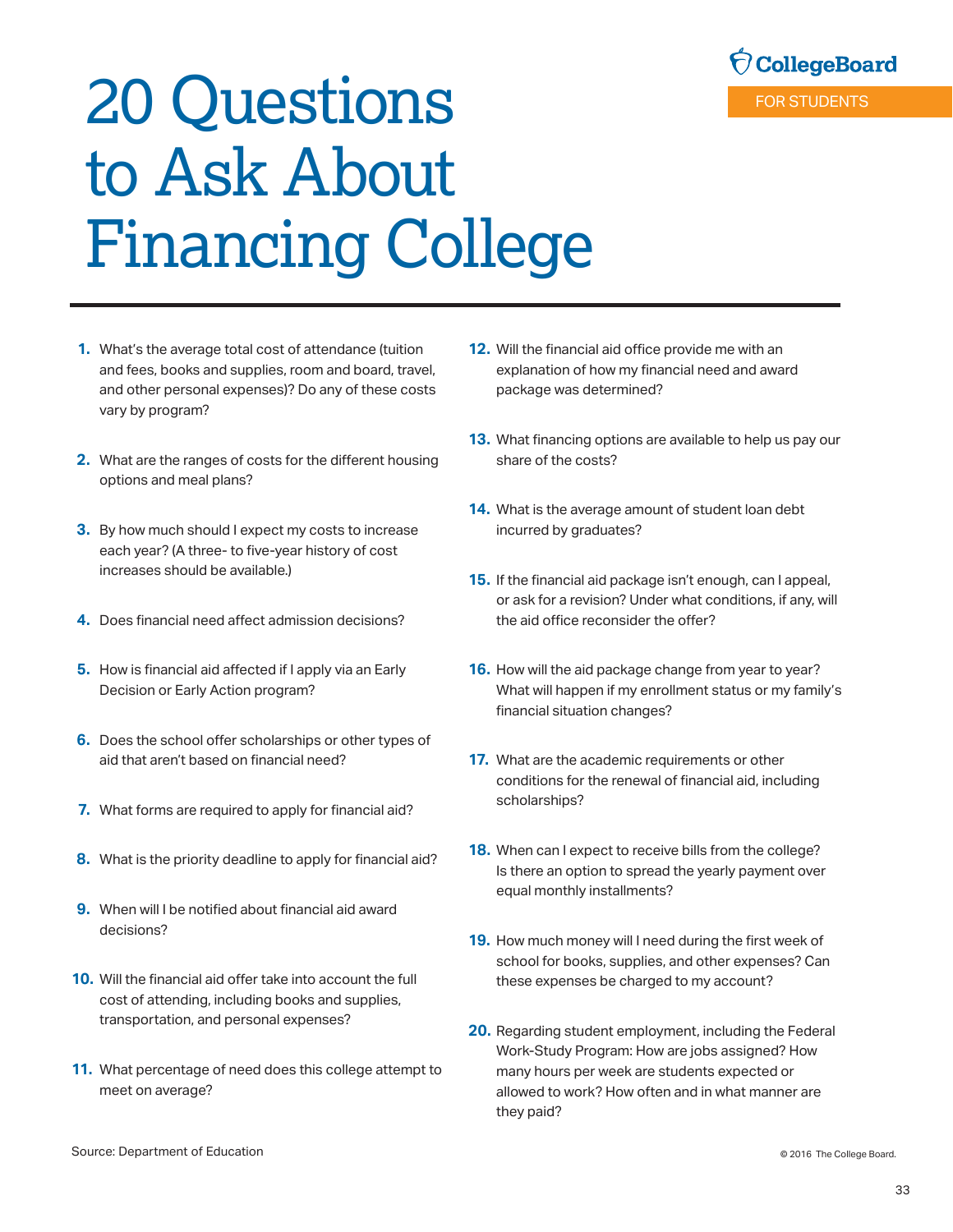## <span id="page-33-0"></span>**Ó CollegeBoard** Tracking Your FOR STUDENTS Financial Aid Applications

|                | <b>Required forms</b> | Priority<br>date/deadline | Date completed |
|----------------|-----------------------|---------------------------|----------------|
| <b>COLLEGE</b> |                       |                           |                |
| <b>FAFSA</b>   |                       |                           |                |
| <b>PROFILE</b> |                       |                           |                |
| College forms  |                       |                           |                |
| Tax forms      |                       |                           |                |
| Other          |                       |                           |                |

## **COLLEGE**

FAFSA PROFILE College forms Tax forms **Other**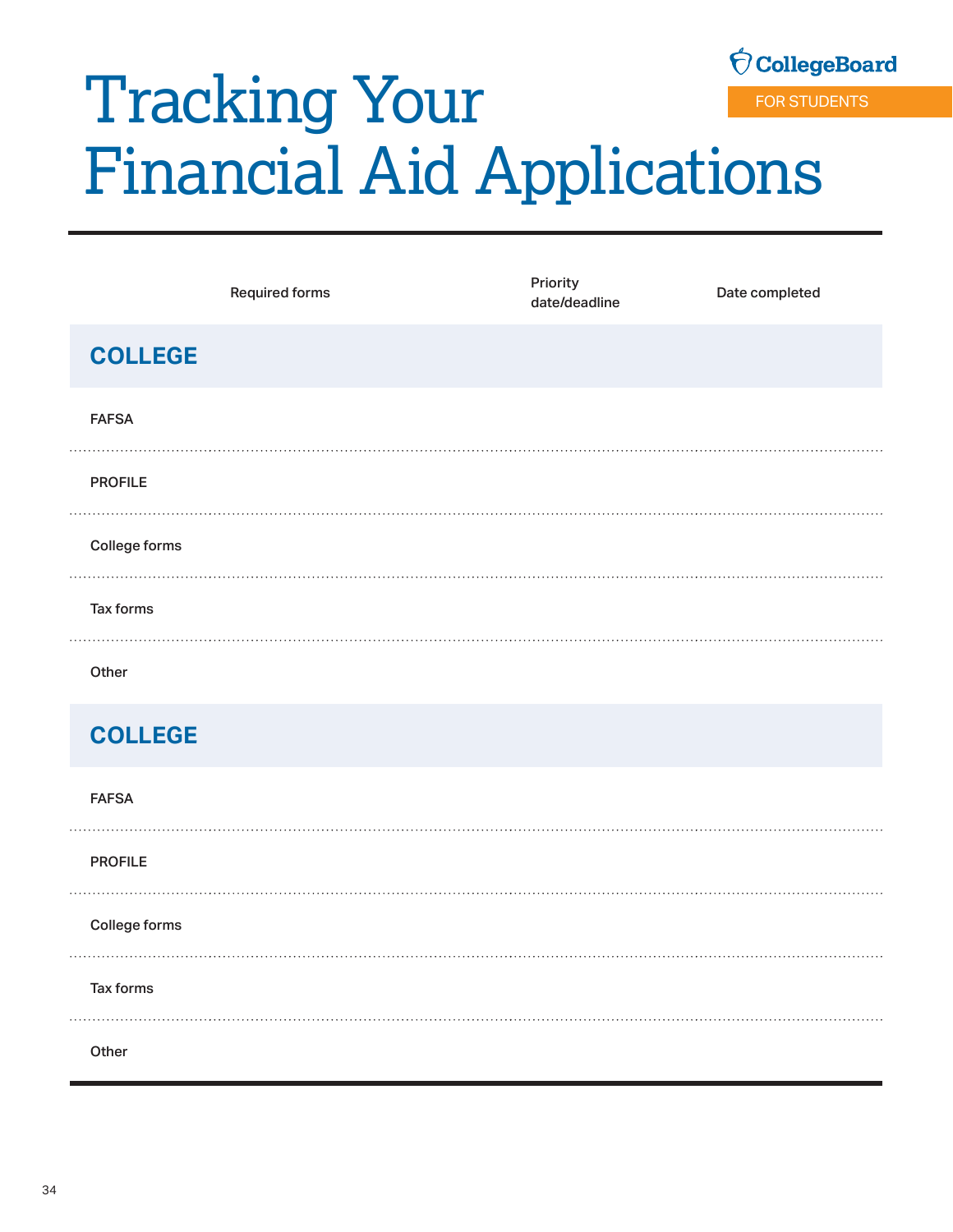# <span id="page-34-0"></span>Senior Year Calendar for Students Applying for Financial Aid

## SUMMER BEFORE SENIOR YEAR

- □ **Research scholarship opportunities for which you** □ Create the FSA ID and password for yourself and at least **might be eligible.** An early start will give you time to meet one parent at **[studentaid.gov/fsaid](http://studentaid.gov/fsaid).** deadlines and to prepare a competitive application.
- 

## **SEPTEMBER**

- □ Ask your school counselor about local scholarships offered by community groups, civic associations, and businesses in your area.
- $\square$  Start gathering what you need to complete the FAFSA. Visit FAFSA online at **fafsa.gov** for a list of required documents.
- □ If you're going to apply **Early Decision** to a college, and financial aid is an important part of your decision to attend, review application deadlines and requirements carefully.
- o Use the online **financial aid calculator** on **collegeboard.org** to estimate your family's expected family contribution (EFC).
- $\Box$  Complete the Net Price Calculator on the college website. financial aid they might receive. The Net Price Calculator is a tool that students can use to get an early indication of how much and what types of

## **OCTOBER**

- o Find out if there's a **family financial aid night** at your high o If a college you're applying to has an early **financial aid**
- Be sure you have completed any supplemental <sup>o</sup> If you need to fill out the **CSS /Financial Aid PROFILE**, applications required by the college. you can register on **student.collegeboard.org/ profile**
- 
- school or in your area. **priority date**, submit your FAFSA as soon as you can.
- starting Oct. 1. **File the FAFSA and other aid forms now.** Remember: □ If any **scholarship applications need recommendations**,<br>request them now, or at least four weeks before the deadlines and maximize your aid award.<br>deadline.

## **NOVEMBER**

□ Check each college's financial aid section of their **website** for deadlines and the required forms.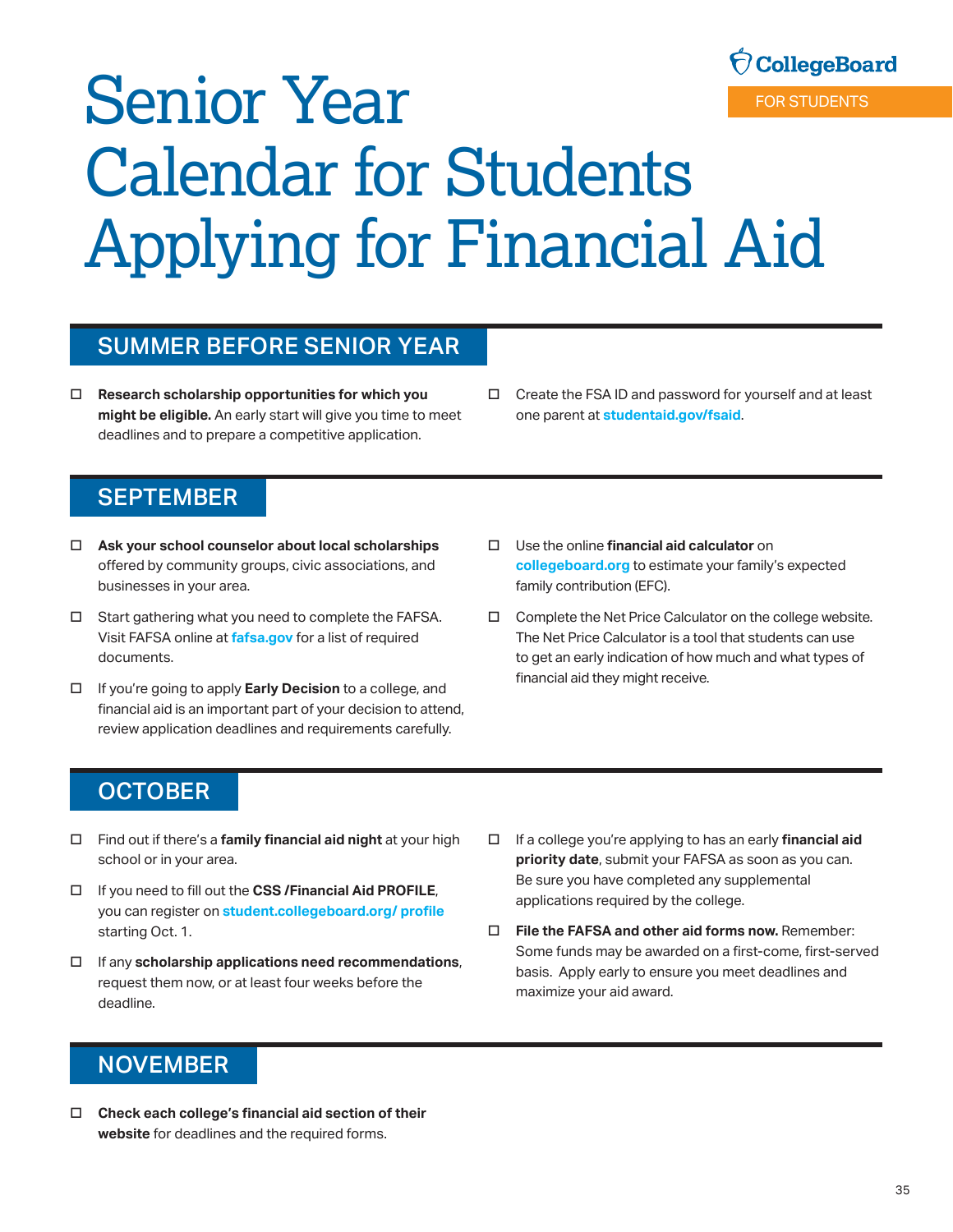## <span id="page-35-0"></span>DECEMBER

 $\Box$  Check the status of your admission and financial aid applications. If any outstanding items are required by your college, ensure you respond by required deadlines. Many colleges provide online resources where you may check the status of your application.

## **JANUARY**

- □ If needed, correct or update your **Student Aid Report (SAR)** that follows the FAFSA. Contact the college financial aid office for additional guidance.
- o If you submitted the **CSS/Financial Aid PROFILE, check your acknowledgment** and send any corrections, if necessary, directly to the colleges that require it.

## **MARCH**

 $\square$  Submit any final, outstanding information or documentation that may be required to process your aid award.

### APRIL

- $\Box$  Most admission decisions and financial aid award letters arrive this month. **Carefully compare financial aid award letters** from the colleges that accept you.
- □ Contact the colleges if you have any **questions about the financial aid packages** they've offered you. Make sure you understand all terms and conditions.
- $\Box$  If you didn't get enough aid to be able to attend a particular college, explore other alternatives to cover the cost. Additional options, might include federal loans, such as the Parent Loan to Undergraduate Students (PLUS), which may not have been included in your initial award. If

your family's financial circumstances have changed or you have special circumstances that may impact your eligibility, contact your financial aid office to discuss your options.

- o Make a final decision, **accept the aid package, and mail a deposit check** to the college you select before May 1 (the acceptance deadline for most schools).
- □ On the **waiting list** at your first-choice college? Don't let being wait-listed jeopardize your aid at another college that has accepted you. Accept that award in case you don't make it off the waiting list.

## **MAY**

□ Thank everyone who wrote you recommendations or otherwise helped with your scholarship applications.

## **JUNE**

 $\Box$  Think about your summer job options. The more money you make, the easier it will be to finance college and have some fun during the school year.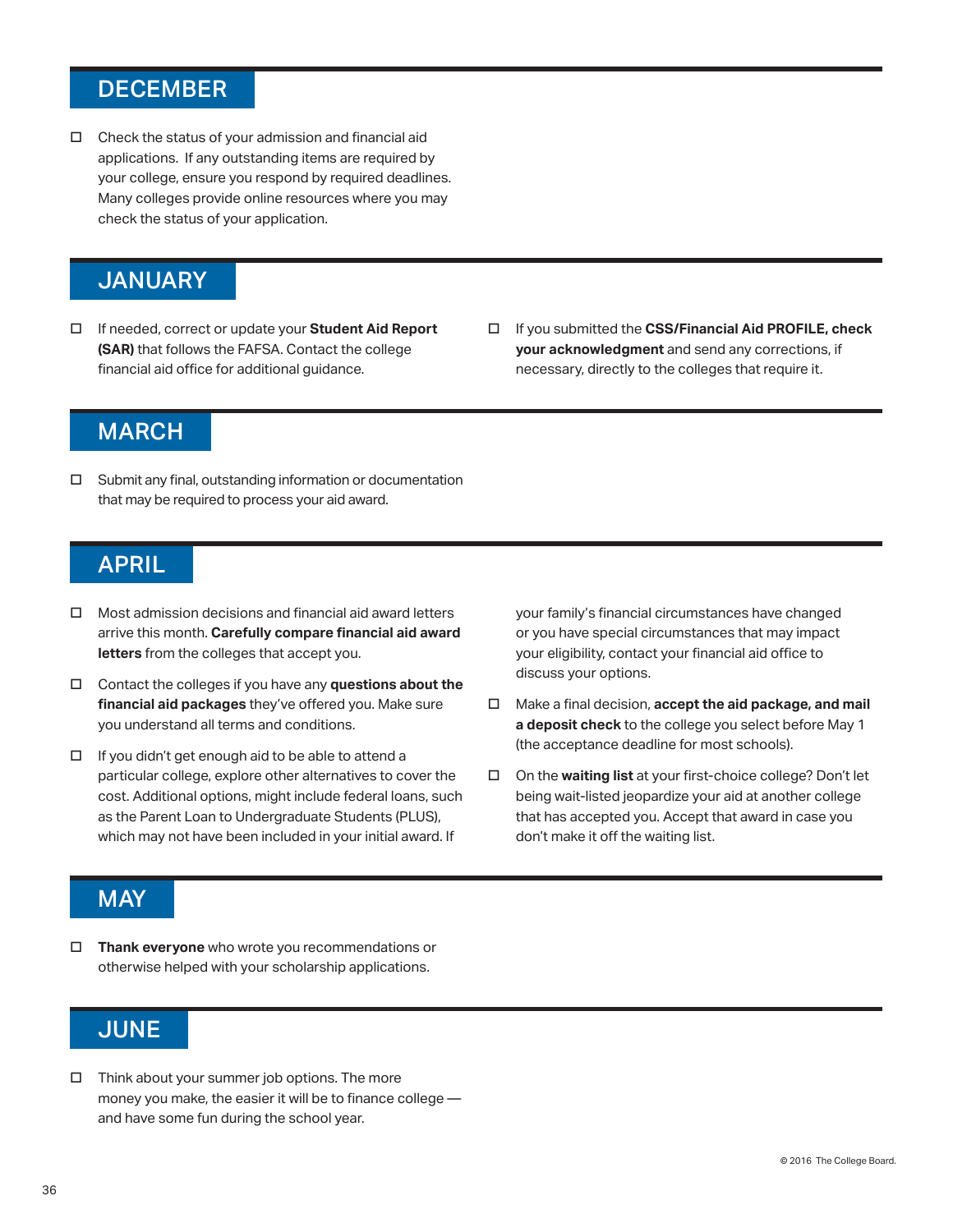# Financial Aid 101

## $\bigcirc$  CollegeBoard FOR JUNIORS AND SENIORS

What is financial aid? Financial aid is money that can help you pay for college. Some aid needs to be paid back or earned, and some aid is a gift. This money is available to all kinds of people. Here are the most important things you should know about financial aid.

## QUICK FACTS ON<br>FINANCIAL AID

#### **1** MORE THAN \$185 BILLION IN AID IS AVAILABLE

There are four main sources:

- Federal government (largest source)
- State governments
- Colleges and universities
- Private organizations

## THE FAFSA IS THE PLACE TO **2** START — AND IT'S FREE

To qualify for many types of aid, you'll need to complete the Free Application for Federal Student Aid (FAFSA). This application gives you access to these types of aid:

- Grants and scholarships: money you don't have to pay back
- Work-study jobs: paid, part-time work that's generally on campus
- Loans: money you need to pay back, usually after you graduate

## **3** THE FAFSA IS CONVENIENT

Complete the form online at **[fafsa.gov](http://www.fafsa.ed.gov)** or download paper forms there. You can even import your family's tax information directly from the IRS website.

 You can begin filling out your FAFSA on Oct. 1.

## **4** MORE AID IS OUT THERE

Once you have completed the FAFSA, you should apply for these types of aid:

- Financial aid at the colleges to which you are applying
- Private scholarships for which you are eligible

Once you identify a college that is a good fit for you, you should investigate your financial aid options. Each college has its own financial aid policies — guidelines for deciding who qualifies for aid, what type of aid is available, and similar questions.

To be sure you understand what is available, check to see if the answers to these questions appear on the college's website or in their print materials. If not, schedule a phone meeting or an interview with a member of the financial aid staff if you're going to be visiting the college.

## Questions for Financial Aid Officers:

- What's the average total cost including tuition and fees, books and supplies, room and board, travel, and other personal expenses — for the first year?
- How much have your costs increased over the last three years?
- Does financial need have an effect on admission decisions?
- What is the priority deadline to apply for financial aid, and when am I notified about financial aid award decisions?
- How is financial aid affected if I apply under an early decision or early action program?
- Does the college offer need-based and merit-based financial aid?
- Are there scholarships available that aren't based on financial need, and do I need to complete a separate application for them?
- Does the college require me to fill out the CSS/Financial Aid PROFILE<sup>®</sup>?
- **If the financial aid package the college offers isn't enough, are there any** conditions under which it can be reconsidered, such as changes in my family's financial situation or my enrollment status (or that of a family member)?
- How does the aid package change from year to year?
- What are the terms of the programs included in the aid package?
- What are the academic requirements or other conditions for the renewal of financial aid, including scholarships?
- When can I expect to receive bills from the college, and is there an option to spread the yearly payment over equal monthly installments?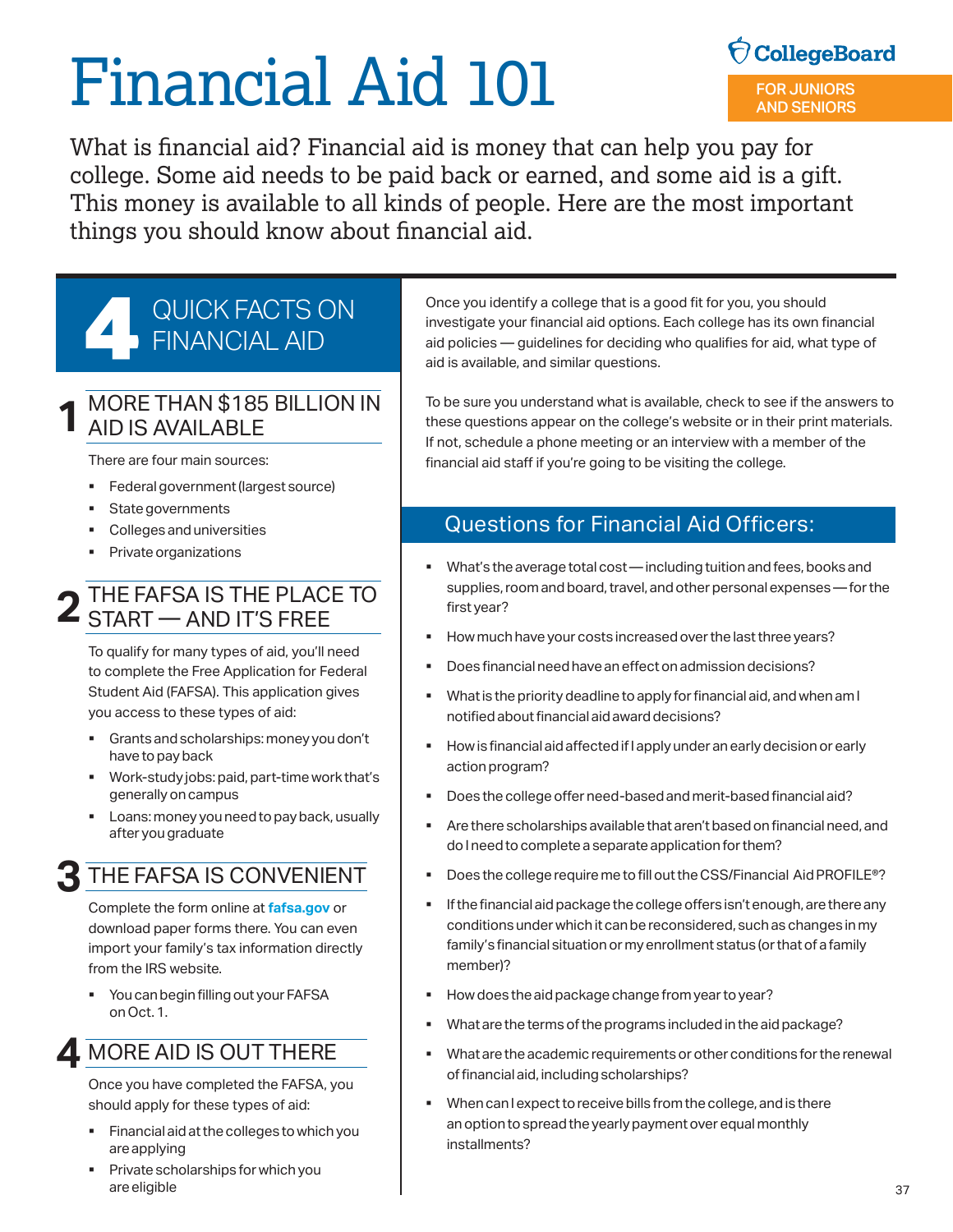## **What to Do When Your Financial Aid Award Isn't Enough**

Colleges want to provide financial aid to their students, but they don't always have enough funds to meet the full need of every student. That means a school may not award you enough financial aid to cover all your college expenses. Or maybe your family's financial situation has changed, and you now need more aid than the college awarded you. If you are in either of these situations, follow these steps.



## **Contact the Financial Aid Office**

Call or email the financial aid office. If someone there can't answer your question in a phone call or email, make an appointment to meet with a financial aid officer, if possible.

Talking with a financial aid officer can help you learn how you can make up the difference between what you need and what the college awarded you. Financial aid officers want to help you attend their college, so they will work with you to find the right solution.

You can start by asking questions like the following:

- What are my options for receiving more aid?
- **How can I find scholarships to help pay for college?**
- Can I talk to someone at the college about finding part-time work?
- Do you have any advice about getting a private loan?

## **2**

## **File an Appeal**

If there is a significant change in your family's finances — such as a drop in income or unexpected medical expenses — you can submit an appeal asking the financial aid office to review your award. Call the office to find out what the college's standard appeals process is so you can follow it. Be ready to provide proof of the change in your circumstances, such as bank statements, pay stubs, or medical bills. But remember, it will take you time to prepare the appeal, and it will take the college time to act on it.

If your appeal is not successful, you may want to consider applying for a private loan or explore other ways to pay for college.

**3** 

## **Don't Be Shy About Asking for Help**

No matter what your situation, don't be shy about contacting the financial aid office. Financial aid officers are there to answer your questions.

Visit **[bigfuture.collegeboard.org](http://bigfuture.collegeboard.org)** for more information.

#### *COMyBigFuture* **<b>D** *Q MyBigFuture* **a** *Q* **Collegeboard** *COMYBigFuture <b>a <i>Q Q* COIE COLLEGE BOARD *COLLEGE BOARD*